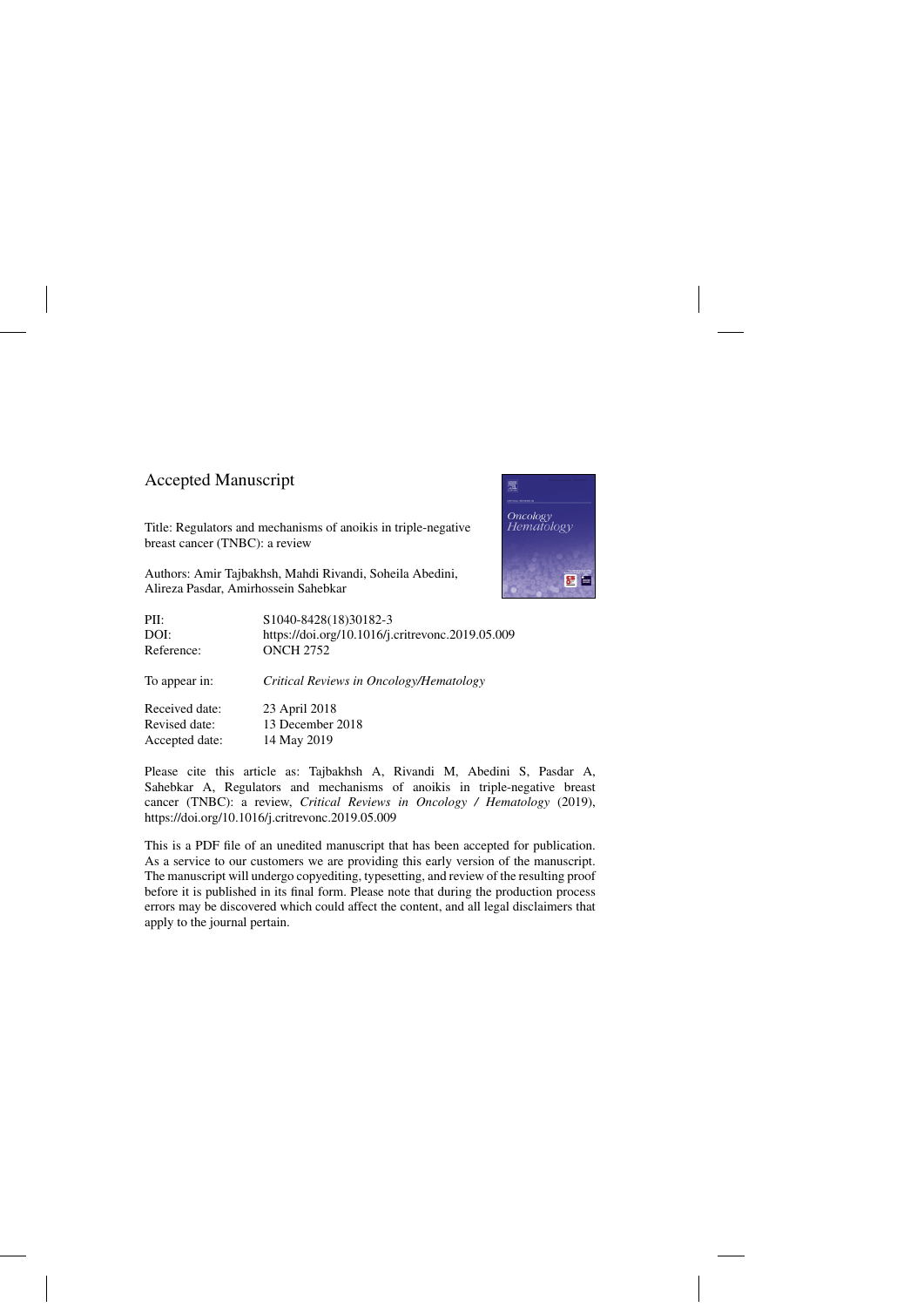### **Regulators and mechanisms of anoikis in triple-negative breast cancer (TNBC): a review**

**Running title**: Anoikis in Triple-Negative Breast Cancer.

Amir Tajbakhsh<sup>1,2,3</sup>, Mahdi Rivandi<sup>1,2</sup>, Soheila Abedini<sup>2,4</sup>, Alireza Pasdar<sup>1, 4,5\*</sup>, Amirhossein Sahebkar<sup>6,7,8\*</sup>

- 1- Department of Modern Sciences & Technologies, Faculty of Medicine, Mashhad University of Medical Sciences, Mashhad, Iran.
- 2- Student Research Committee, Department of Modern Sciences & Technologies, Faculty of Medicine, Mashhad University of Medical Sciences, Mashhad, Iran.
- 3- Young Researchers and Elite Club, Yasooj Branch, Islamic Azad University, Yasooj, Iran.
- 4- Department of Medical Genetics, Faculty of Medicine, Mashhad University of Medical Sciences, Mashhad, Iran.
- 5- Division of Applied Medicine, Faculty of Medicine, University of Aberdeen, Foresterhill, Aberdeen, UK.
- 6- Neurogenic inflammation Research Center, Mashhad University of Medical Sciences, Mashhad. Iran.
- 7- Biotechnology Research Center, Pharmaceutical Technology Institute, Mashhad University of Medical Sciences, Mashhad. Iran.
- 8- School of Pharmacy, Mashhad University of Medical Sciences, Mashhad. Iran.

### **#Corresponding Authors:**

**Alireza Pasdar:** pasdara@mums.ac.ir **Amirhossein Sahebkar:** sahebkara@mums.ac.ir; amir\_saheb2000@yahoo.com

### *Graphical abstract*



### **Abstract**

Metastasis leads to poor prognosis and reduced disease-free survival in breast cancer patients, particularly in those with triple-negative breast cancer (TNBC) which is resistant to common treatments. Anoikis is a type of apoptosis commenced by the detachment of cells from the native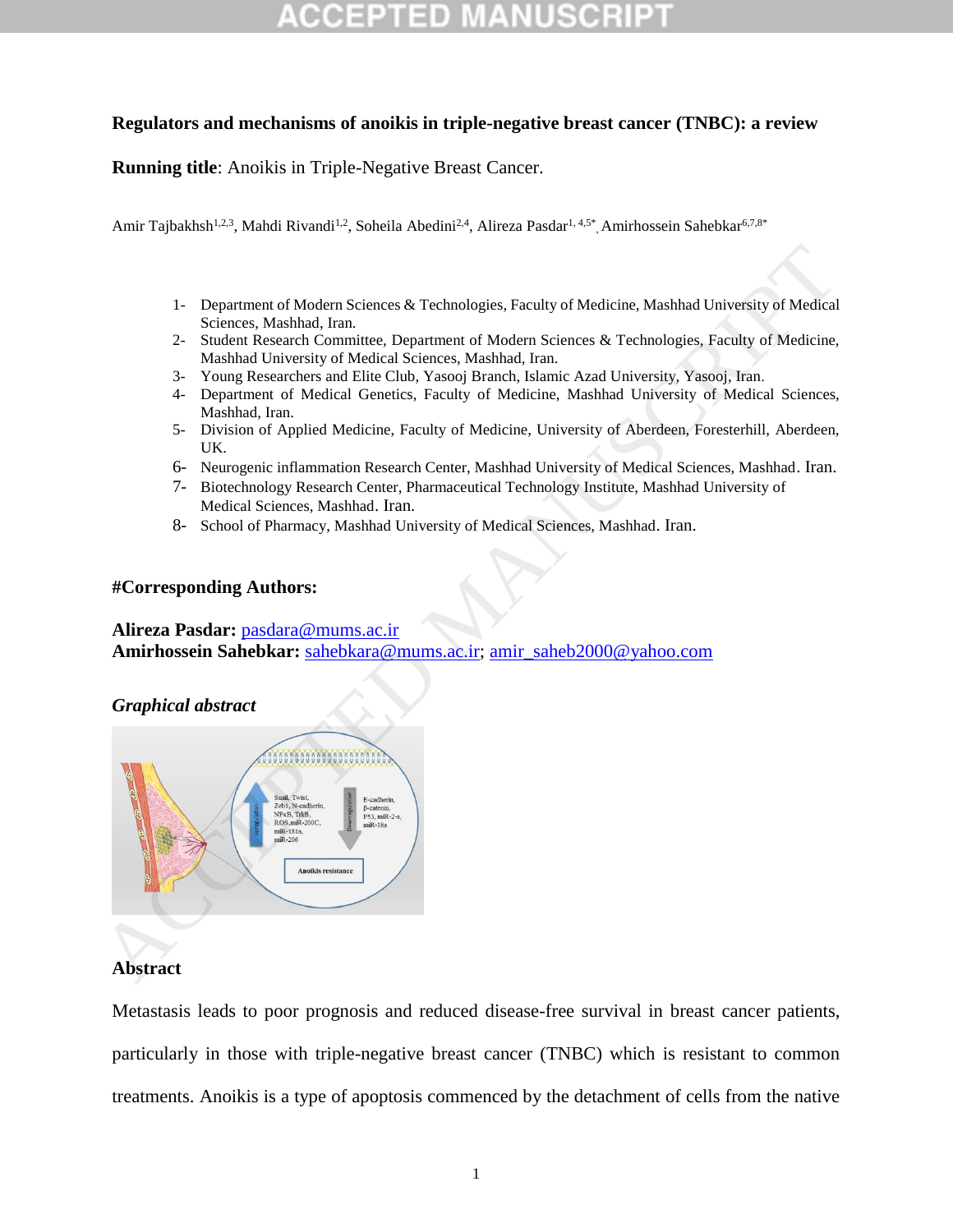extracellular matrix and prohibits the attachment of detached cells to other body organs. Resistance to anoikis is a critical culprit in the development and progression of tumours. It is therefore important to understand the anoikis-related molecular pathways in order to design effective therapies for TNBC. Several compounds have been shown to possess the potential to regulate anoikis in breast cancer cells such as DSF, AEB071, nanoencapsulated doxorubicin, berberine, salinomycin, PEM POL5551, AL10, 5-azacytidine, synthesized flavonoid derivative GL-V9, Tubeimoside V (TBMS-V) and HPW-RX40. We reviewed the molecular basis of anoikis regulation, its potential role as an important target to inhibit metastasis in TNBC, and potential anoikis modulators that could serve as drug candidates.

**Keywords:** Resistance; Molecular pathways; Cell adhesion; Metastasis; MicroRNA.

#### *Introduction*

Based on the World Health Organization (WHO) reports, breast cancer is the fifth most deadly cancer (Im et al., 2014; Wu and Kral, 2005). There are different genetic and environmental causes which are involved in breast cancer susceptibility and progression (D'Amato, Nicholas C et al., 2015; Tajbakhsh et al., 2015; Tajbakhsh et al., 2017a; Watabe et al., 2004). One of the most important steps in advanced breast cancer is metastasis which leads to poor prognosis and diseasefree survival in patients (D'Amato, Nicholas C et al., 2015; Watabe et al., 2004). Metastasis is defined as a multifaceted event which enhances the spreading of tumour cells from the primary tumour into vascular and lymphatic systems, culminating in the proliferation of tumour cells in different parts of the body (D'Amato, Nicholas C et al., 2015; Howe, Erin N et al., 2012; Watabe et al., 2004). Tumour metastasis has several steps including epithelial to mesenchymal transition (EMT), migration via the circulatory system, and eventually metastatic lesion formation in host organs [\(Gillies et al., 2008\)](#page-20-0). therapies for TNBC. Several compounds have been shown to possess the potential to regulate<br>amoikis in breast cancer cells such as DSF, AEB071, nanoencapsulated doxorubicin, berberine,<br>salinomycin. PEM POL5551, AL10, 5-aza

A major impediment to metastasis is a type of apoptosis named "anoikis" that is commenced by the detachment of cells from the native extracellular matrix and prohibits the attachment of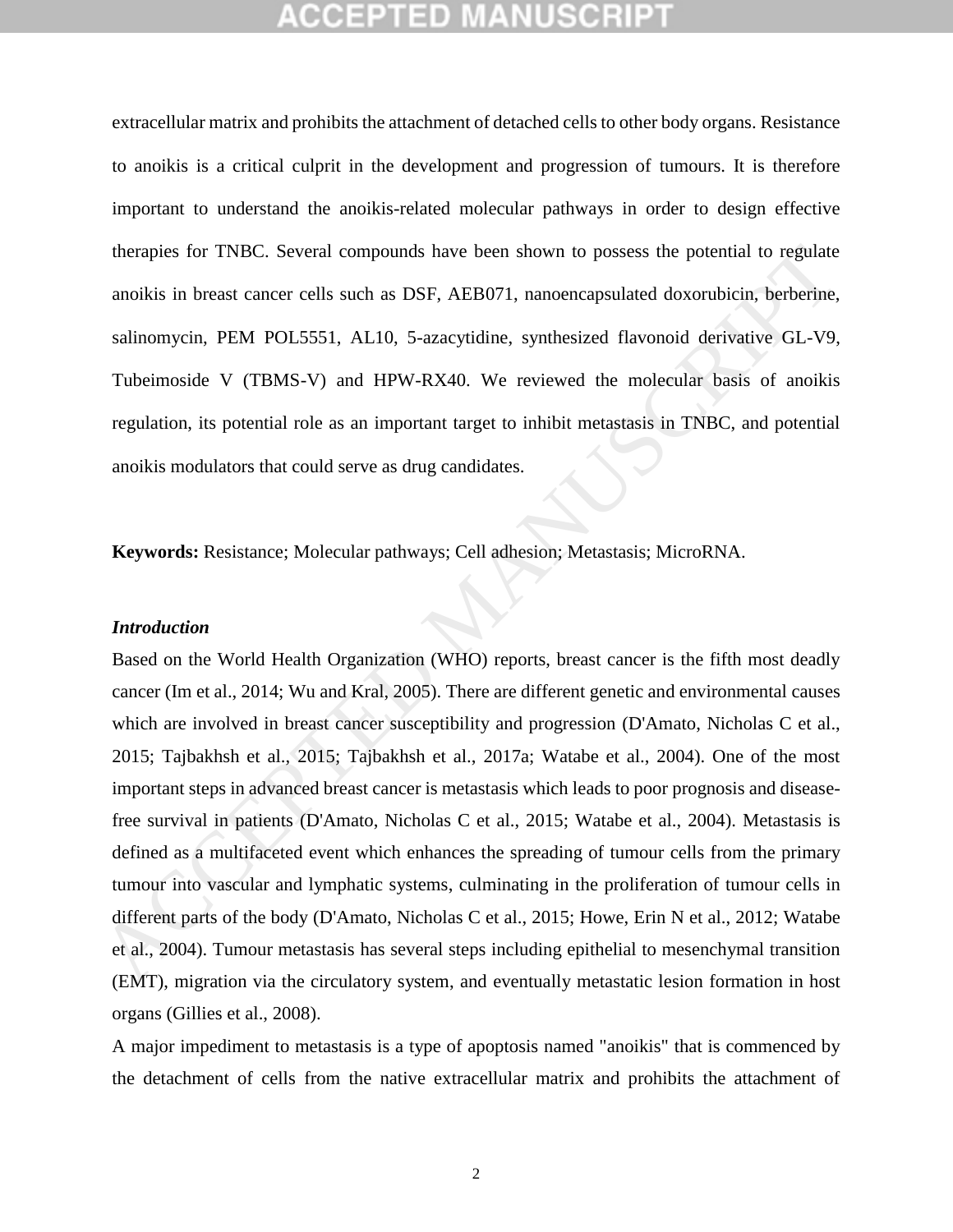detached cells to other body organs. Tumour cells need to obtain different features including enhanced invasiveness and resistance to anoikis to develop a tumour site in a distant part of body (Figure 1). After lung cancer, breast cancer has the highest rate of cancer-related mortality in the world. Breast cancer can be divided into molecular subtypes including: Luminal A, Luminal B, human epidermal growth factor receptor2 (HER2) overexpression, normal breast-like and Basallike or Triple Negative cancer (TNBC). Approximately, TNBC accounts for 10–20% of all breast cancers, which is the aggressive and invasive tumour subtype of breast cancer (Stuart et al., 2010). Considerable number of breast cancer deaths, especially TNBCs are due to metastasis. tumourTNBC is commonly described as a cancer in which cells undergo a loss/ low expression of three important receptors including: oestrogen receptor (ER), progesterone receptor (PR), and HER2 (Neophytou et al., 2018). TNBCs are resistant to common therapies of breast cancer such as endocrine therapy and/or therapies that target HER2. Therefore, it is a major clinical challenge which necessitates attempts to find new potential therapeutic targets. human epidermal growth factor receptor2 (HER2) overexpression, normal breas-like and Basal-<br>like or Triple Negative cancer (TNBC). Approximately, TNBC accounts for 10-20% of all breas<br>calces, which is the aggressive and i

Anoikis is regulated by several factors and pathways (Table 1). Hence, understanding these factors/pathways could open a new window as an alternative way of inhibiting tumour metastasis. Studies have shown that factors such as S1007A, manganese superoxide dismutase (MnSOD), tolllike receptor 4 (TLR4) ligand and  $H_2O_2$ , transforming growth factor b1 (TGF-β1), collagen XIII, nuclear factor κB (IκB) Kinase-ε (IKKε) and deleted in breast cancer-1 (DBC1) are related to anoikis resistance in TNBC. Thus, we reviewed the factors/pathways that have been reported to regulate anoikis of TNBC in both *in vitro* and *in vivo* studies. From a clinical perspective, this would pave the long road towards possible implementation of such knowledge in developing new strategies for a more efficient treatment.

### *NFκB and anoikis*

Anoikis, as a critical mechanism for tissue homeostasis and progression, is an important step in preventing of detached epithelial cells from tumour development (Taddei et al., 2012). Moreover, anchorage-independent growth and EMT of cancer cells are related to anoikis resistance (Kim, [Y.N. et al., 2012\)](#page-21-2). There are several critical factors and pathways which are involved in anoikis process. One of the most important factors involved in breast cancer metastasis is nuclear factor kappa b (NFκB). NFκB, as a transcription factor, is involved in the metastasis process and belongs to a family including five main proteins *i.e.* p50, p65 (RelA), c-rel, p52 and RelB (Baldwin, 2001;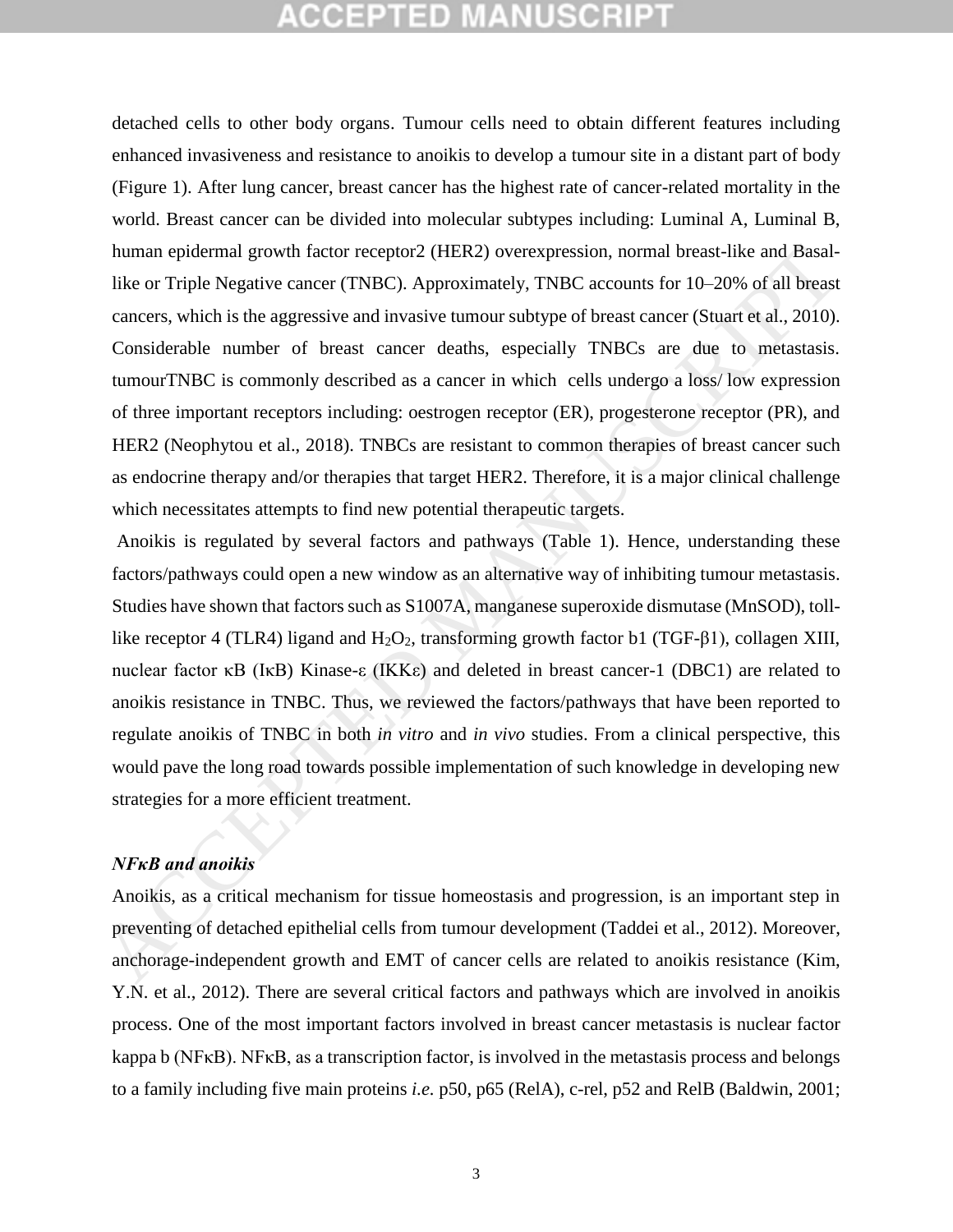Park, Sun Hee et al., 2013; Resler et al., 2013; Samanta et al., 2004). NFκB is mostly present in the cytoplasm and its functions are regulated by the IκB protein family (NFκB inhibitor). One of the most important parts in NFκB activation is degradation of Iκb structure through phosphorylation by IKK [\(Litchfield, Lacey M et al., 2014;](#page-22-1) [Samanta et al., 2004;](#page-23-3) [Tergaonkar et al.,](#page-24-3)  2003; Watabe et al., 2004). IKK membrane receptors are associated with cytokines including tumour necrosis factor (TNF), interleukin-1 (IL-1), and epidermal growth factor (EGF) which will activate IKK and therefore start a chain of reactions (Samanta et al., 2004). Finally, NFκB will be dispositioned from its inhibitor and binds to parts of DNA after being transferred to the nucleus. Attachment of NFκB to target genes like cellular inhibitor of apoptosis 2 *(cIAP2), survivin*, *Bcl-2, bcl-xl*, *xIAP*, FLICE-like inhibitory protein (*c-FLIP)*, mammalian polo-like kinase 1 (Plkl) and neurotrophic receptor tyrosine kinase (TrkB) will cause resistance to anoikis and consequent metastasis (Frisch et al., 2013; Hawk and Schafer, 2018; Litchfield, L. M. et al., 2014; Wang et al., 1998; Zahir et al., 2003).

### *Psoriasin (S100A7)*

S100a7 is as a S100 calcium  $(Ca^{2+})$  binding protein family member (Emberley et al., 2003). It has been found that the S100a7 protein has various roles in maturation of epidermal cell, tumourigenesis of the epidermal cells, and innate immunity (Tajbakhsh et al., 2017b; Wolf et al., 2011). Increased amount of S100a7 in ductal carcinoma in situ (DCIS) tissue and cell lines with the low expression level of this protein in normal breast cells suggests the S100a7 role in breast cancer progression (Al-Haddad et al., 1999). Activation of nuclear factor kappa B (NFκB)/Akt pathway has been observed in its interactions with S100a7 (West, 2010). Overexpression of *S100a7* may increase cell's survival chance in growth in *vitro* anchorage-independent statues. This effect is equivalent with increased activity of NF B and phospho Akt. The effects of S100a7 on NF B is dependent on c-Jun activation domain-binding protein 1 (JAB1) binding site and interactions with Jab1 *in vitro*. Jab1 binding domain has a role in S100a7's tumourigenicity tumour(Emberley et al., 2005). S100A7-Jab1 pathway results in an increase survival breast cancer cells through anoikis pathways [\(Emberley et al., 2005\)](#page-20-4). 2003; Watabe et al., 2004). IKK membrane receptors are associated with cytokines including<br>
tumour necrosis lactor (TNF), interleukin-1 (IL-1), and epidermal growth factor (GEF) which will<br>
dispositioned from its inhibito

#### *Manganese superoxide dismutase (MnSOD)*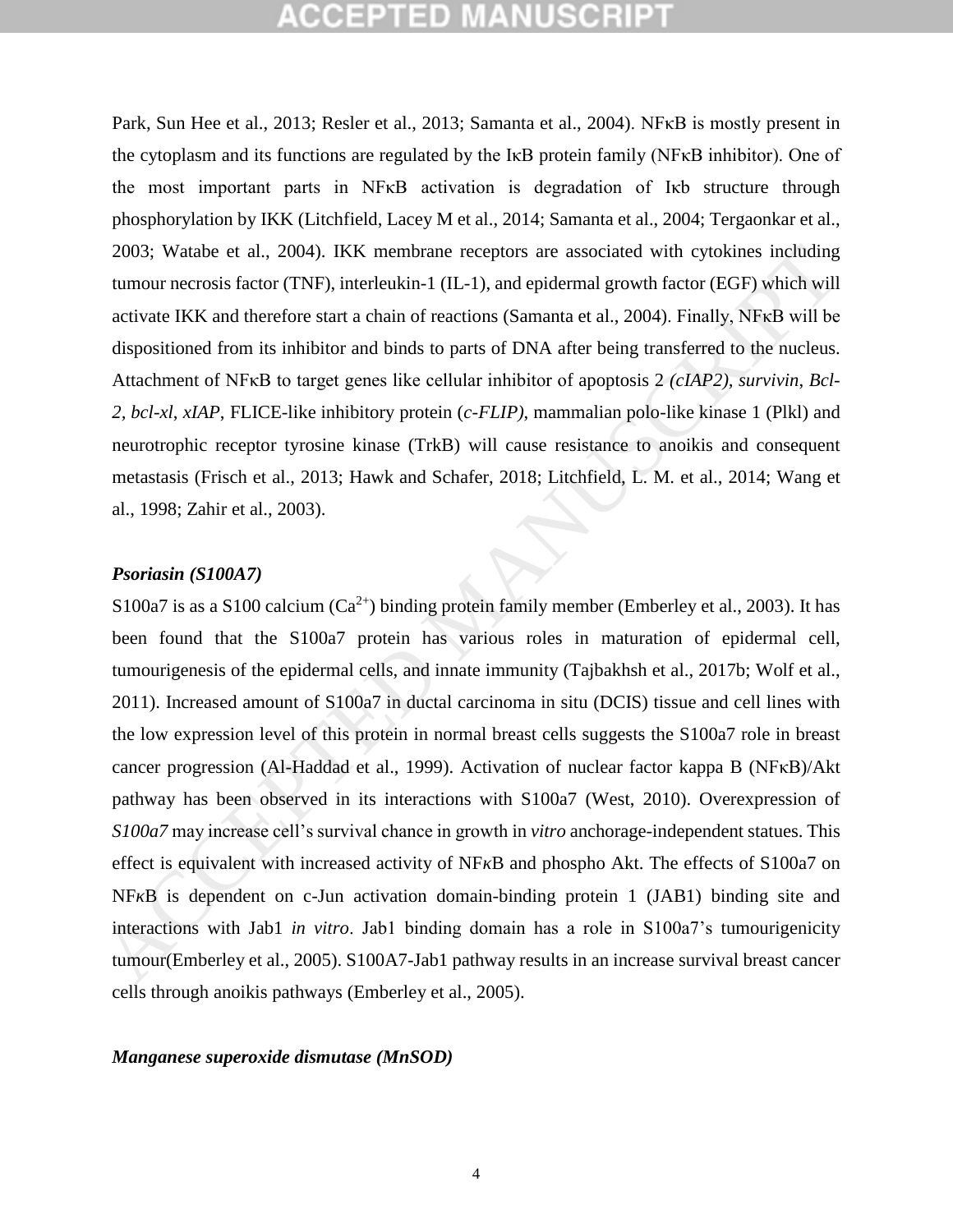MnSOD, as an antioxidant enzyme which detoxifies reactive oxygen species (ROS) *via* disputation of superoxide in mitochondrial, is located in mitochondria and synthesized in cytosol. MnSOd is one of the defensive paths against ROS. It produces oxygen and hydrogen by dismutation catalyzing of two superoxide radicals [\(Ambrosone et al., 1999\)](#page-19-2). It has also been founded that elevated levels of MnSOd will suppress malignant cancerous cells MCF-7 cell lines (Petersson et al., 2007). NF B results in induction of MnSOD through cell detachment. NF B, as a transcription factor, causes overexpression of MnSOD, when the mammary cells are detached from the matrix. In a study which was conducted to evaluate the role of *p65* knockdown on MnSOD expression level in MCF10A cells, MnSOD RNA level just changed in suspended cells. it is believed that when the cell matrix is detached, it causes an increase in the amount of ROS, which activates the NF B pathway therefore, results in MnSOD level. MnSOD eliminates the accumulated mitochondrial superoxide and lead to anoikis resistance. MnSOD expression is increased in metastases of breast cancer cells (Kamarajugadda et al., 2013). The association between MnSOD overexpression and high tumour grades has been demonstrated and supports the role of expression of MnSOD associated with pathology of tumour and contributes to cancer cell's resistance to anoikis in human cancers (Kamarajugadda et al., 2013). elevated levels of MnSOd will suppress malignant cancerous cells MCF-7 cell lines (Petersson et al., 2007). NF B results in induction of MnSOD hrough cell detachment. NF B, as a transcription of MnSOD in the manning cells

### *Deleted in Breast Cancer 1 (DBC1)*

DBC1 or DBC p30, as a nuclear protein, was identified as a negative regulator of Sirtuin1 (SIRT1). SIRT1 plays an important role in cell function including apoptosis, gene silencing, aging, and metabolism of glucose (Kim et al., 2008). An increase of DBC1 has been seen in breast tumour cells (Huan et al., 2015; Sung et al., 2010). It was demonstrated that DBC1 suppresses anoikis through stimulating inhibitor of nuclear factor kappa B kinase subunit beta (IKK-β) kinase activity and promotes NF B transcription activity by phosphorylating Serine-536 relA. The increase of NFκB leads to enhanced expression of NF B target genes including *c-Flip* and *bcl-xl*. These changes result in resistance to anoikis *in vitro* and *in vivo* (Park, S. H. et al., 2013).

### *Tryptophan 2,3-dioxygenase (TDO2)*

Changed tryptophan metabolism has been recognized in breast tumours. In this line, production of tryptophan metabolites are enhanced in breast tumour cells [\(Poulter et al., 1984;](#page-23-5) [Rose, 1967\)](#page-23-6). Ltryptophan degradation is catalysed by the TDO2 protein and leads to N'-Formylkynurenine.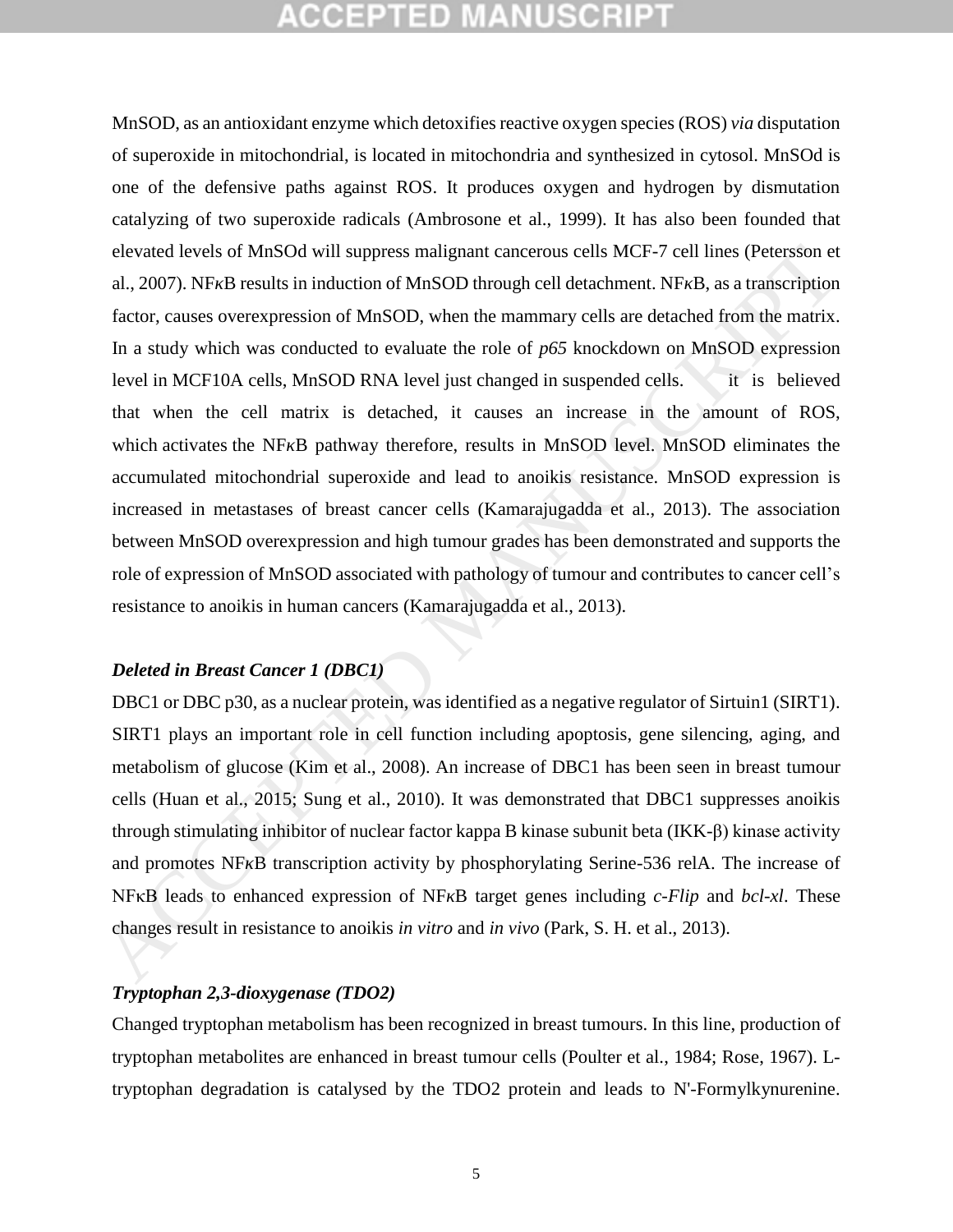## PTED

Expression of TDO2 has been indicated in mammary gland [\(Murray, 2007\)](#page-22-5). Inhibiting of TDO2 has several consequences including reduction of kynurenine production, promoted sensitivity to anoikis and subsequently, prevented proliferation, development and invasion in TNBCs. Thus, TDO2 inhibition is suggested as a targeted therapy for TNBC [\(D'Amato, N. C. et al., 2015\)](#page-19-3).

### *TLR4 Ligand/H2O<sup>2</sup> (TGF-b1/H2O2/LPS)*

TGF-β1 as a leading agent in inducing EMT is able to trigger multiple signalling and non-Smad pathways, including p38MAPK, ERK, c-Jun N-terminal kinase (JNK), phosphoinositide 3-kinase (PI3K), and NF B (Brown, Kimberly A et al., 2004; Parvani et al., 2011; Xu, Jian et al., 2009). According to studies, the non-Smad pathways can be activated by TLR4 ligand and  $H_2O_2$ , as well (Liao et al., 2012). The long-term stimulation of both patterns of Smad and non-Smad signalling pathways through TGF- β1/H<sub>2</sub>O<sub>2</sub>/LPS can gradually enhance their sustained activation levels, as well as consistently the capacity of invasive and resistance to anoikis- of non-invasive breast tumour cells. Extravasation of tumour cells and formation of metastatic region in a metastasis model could be achieved by TGF-β1/H<sub>2</sub>O<sub>2</sub>/LPS-induced metastatic property in nude mice (Zhou, Y.H. et al., 2013b). **TLR4 Ligand/H<sub>2</sub>O<sub>2</sub> (TGF-b1/H<sub>2</sub>O<sub>2</sub>/LPS)<br>
TGF-β1 as a leading agent in inducing [E](#page-25-2)MT is able to trigger multiple signalling and non-Smad<br>
pathways. including p38MAPK. ERK. c-Jun N-terminal kinase (JNK), phosphoinositide** 

### *Transforming Growth Factor B1 (TGF-β1) signalling*

Metastatic potential of tumour cells induced by multiple signalling pathways can be triggered by the TGF-β1 signalling whose enhancement can induce metastatic potential of non-invasive breast cancer cells (Xu, J. et al., 2009; Zhou, Y.-H. et al., 2013). The sustained activation of Smad and non-Smad pathways in non-invasive breast cancer cells was not induced strongly *via* TGF-β1 alone (Brown, K. A. et al., 2004). However, the sustained activation of non-Smad pathways, such as PI3K, JNK, ERK, p38MAPK and NF $\kappa$ B, is possible by cooperation of the TLR4 ligand and H<sub>2</sub>O<sub>2</sub> with TGF-β1 (Zhou, Y.H. et al., 2013a). The result of activated pathways of MAPK and PI3K is a positive feedback effect on TGF-β1 signalling. This is because of down-regulation of Nm23-H1 expression and up-regulation of TβRI and TβRII expression. It should be noted that SNAI2 and TβRII were expressed highly as a result of the TGF-β1 signalling enhancement. Prolonged stimulation with  $TGF- $\beta$ 1/H<sub>2</sub>O<sub>2</sub>/LPS resulted in enhancement in the levels of both Smad and non-$ Smad pathways [\(Zhou, Y.H. et al., 2013a\)](#page-25-3).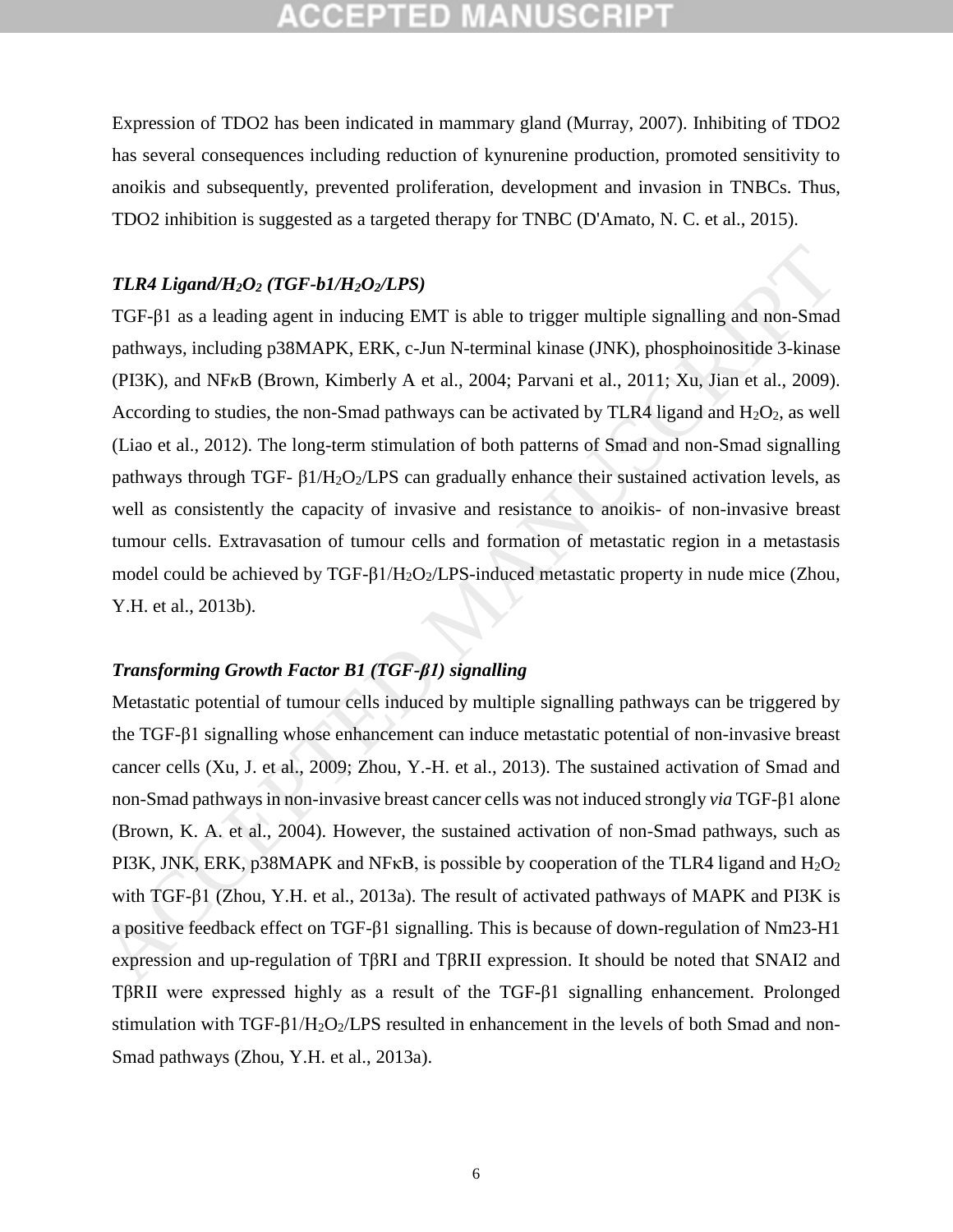### *Snail function and TNBC*

In the EMT, one of the pivotal stages is the destruction of cell-to-cell contacts and includes molecule E-cadherin as the functional inactivation of the cell-to-cell adhesion. Within epithelial phenotype losing, the transcription factor Snail suppresses the E-cadherin, as a metastasis suppressor protein, expression. Different cellular mechanisms, such as EMT, can be regulated through Akt; the Akt kinase is activated in human carcinomas frequently. AKT-mediated NF B activation is associated with Snail activation and consequently E-cadherin repression; *Snail* expression is induced by the NF B. The EMT can be triggered by the NF B subunit p65 expression; this shows the key role of this signalling module during EMT (Julien et al., 2007). signallingThe TNBC metastases can be prevented by protein tyrosine kinase 6 (PTK6) inhibitions through snail-dependent E-cadherin regulation. The anoikis can result in impaired metastatic lung colonization *in vivo* and is triggered by snail downregulation and E-cadherin upregulation mediated by PTK6 inhibition (Ito et al., 2016). EMT in carcinoma cells increases invasion and survival and thus progress of malignancy. Microenvironmental factors such as agonists of TGF-β and Wnt, and also the E-box-binding transcription factors of Twist, Snail, and zinc finger E box binding homeobox (ZEB) can induce EMT. EMT is suppressed and sensitivity to anoikis is restored because of inhibiting ZEB1 expression and repressing TGF-β signalling that are established by grainyhead-like-2 (GRHL2) that is a factor belonging to the mammalian Grainyhead family of wound-healing regulatory transcription factors. The ZEB1 promoter is transactivated *via* Six1, Ladybird homeobox 1 (LBX1) and HoxA5 (homeodomain proteins) or direct protein-promoter interaction in the case of Six1. This transactivation is prevented as a result of changing in Six1-DNA complex caused by GRHL2. The expression of GRHL2 can prevent initiation of tumour, sensitize breast cancer cells to paclitaxel, and suppress the emergence of CD44 high /CD24 low cells in xenograft assays. The expression of GRHL2 can be stopped due to the TGF-β combined with Wnt activation through interaction of ZEB1 directly with the promoter of GRHL2, which shows EMT. Epithelial is controlled by the feedback loop between GRHL2 and ZEB1 versus mesenchymal phenotypes and tumour progression derived by EMT (Cieply et al., [2013\)](#page-19-6). signalling suppressor protein, expression. Different cellular mechanisms, such as EMT, can be regulated<br>through Akt; the Akt kinase is activated in human carrienosas frequently. AKT-mediated NF DB activation is associated with Small

### **Hypoxia/reoxygenation (H/R) and TNBC**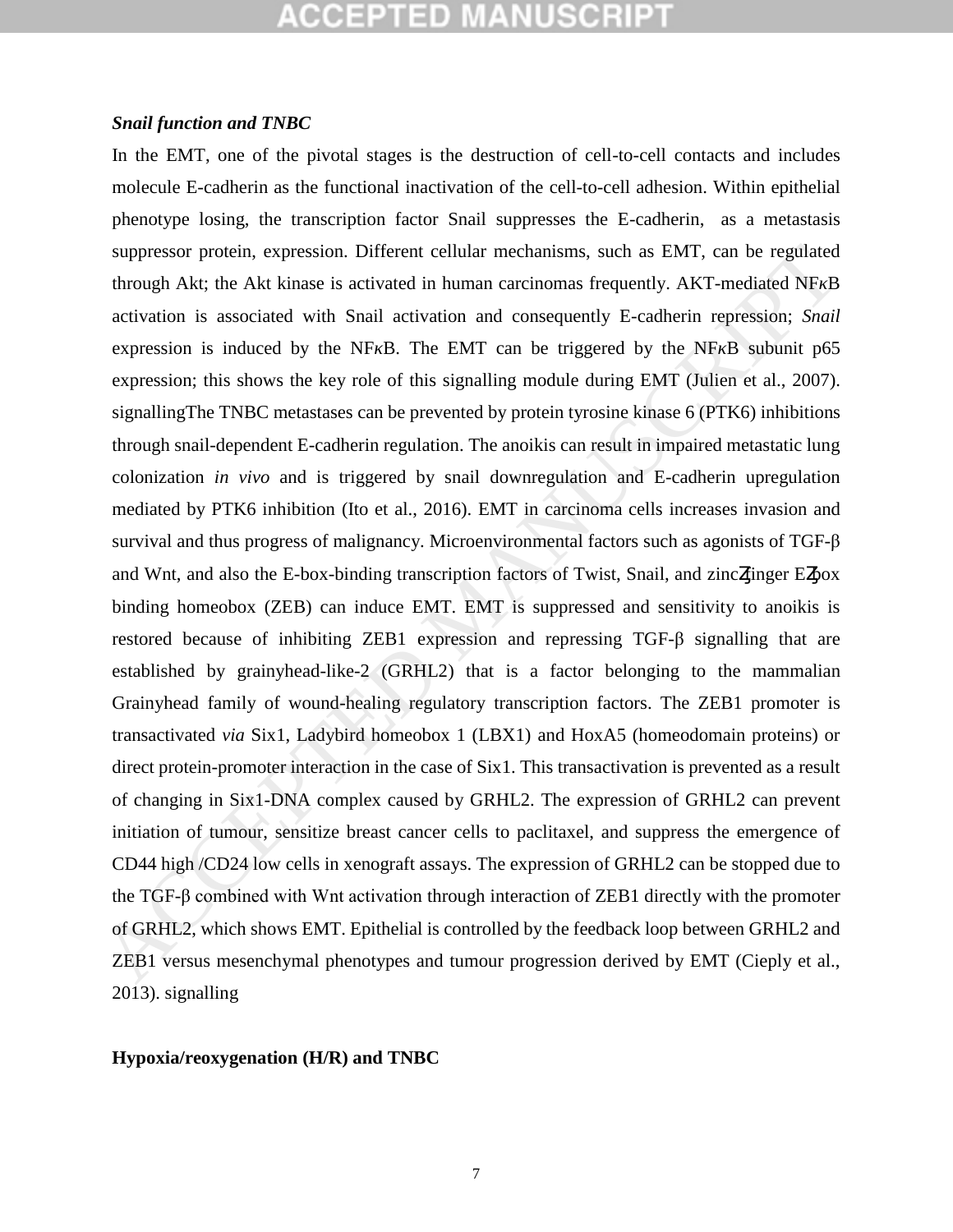The microenvironment surrounding various tumours is characterized by oxygen level fluctuations. High concurrent invasion and metastatic potential having poor prognosis can be seen for the tumour-related hypoxia [\(Postovit et al., 2008\)](#page-22-8). One of the leading factors to trigger metastasis in most of the cancers is hypoxia in tumour tissue, including breast cancer [\(Hussain et al., 2007;](#page-21-8) Rofstad et al., 2007).

In hypoxia, the cancer cell survival is decreased, anoikis is increased and adherence ability of cancer cells is decreased due to i*n vitro* expression of breast cancer metastasis suppressor 1 (BRMS1) (Hedley et al., 2008). Wu *et al.,* show the cells are sensitized to anoikis by the expression of BRMS1 in SK-Hep1 cells. The apoptosis of the cells is continuously decreased due to the destruction of the expression of endogenous BRMS1 in Hep3B cells (Wu et al., 2012).Based on the previous studies the development and progression of cancer relate to SWI/SNF (SWI/SNF) complexes remodelling chromatin. Breast carcinoma cells with lung metastasis is decreased and cancer cells are sensitized to anoikis due to SMARCE1*,* SWI*/*SNF subunits knockdown. SMARCE1 following decreased attachment can interact with potentiated transcriptional activity of in HIF1α, and this phenomenon can activate PTK-2 rapidly. The protection of SMARCE1 against anoikis can occur by activating ERK and AKT pathways and repressing the BIM expression as a protein pro-apoptotic, which the presence of hypoxia-inducible Factor 1α (HIF-1α) and PTK2 is necessary for this. According to the results of a large cohort study on human breast tumours, SMARCE1 or PTK2 are expressed highly but with poor prognosis and recurrence of tumour. Also, there was significantly positive correlation between expression of PTK2 and SMARCE1 in basal-like and luminal B subtypes. The breast cancer metastasis can develop by SMARCE1 through the HIF1α/PTK2 pathway due to protection of cells against anoikis. Moreover, the metastasis of luminal B and basal-like subtype can be enhanced following the activation of PTK2 mediated by SMARCE1 (Sethuraman et al., 2016). Rolstad et al., 2007).<br>
In hyposia, the cancer cell survival is decreased, anoikis is increased and adherence ability of<br>
the yoncar cells is decreased due to in vitro expression of breast cancer metastasis suppressor 1<br>

In addition, studies have indicated the role of Osteopontin (OPN), as a factor from family SIBLING, Small Integrin Binding Ligand N-Linked Glycoprotein, in inducing the vascular endothelial growth factor (VEGF) expression and angiogenesis mediated by hypoxia with the activation of ILK/Akt-dependent NF B-mediated HIF-1 $\alpha$  in breast cancer cells, as well as migration and colony formation through Src and Hsp90 [\(Mutrie et al., 2011;](#page-22-9) [Raja et al., 2014\)](#page-23-9). The activity of phosphatidylinositol 3'-kinase (PI 3'-kinase) and the Akt phosphorylation are induced by OPN in MDA-MB-231 and invasive MCF-7 cells. Another task known for this factor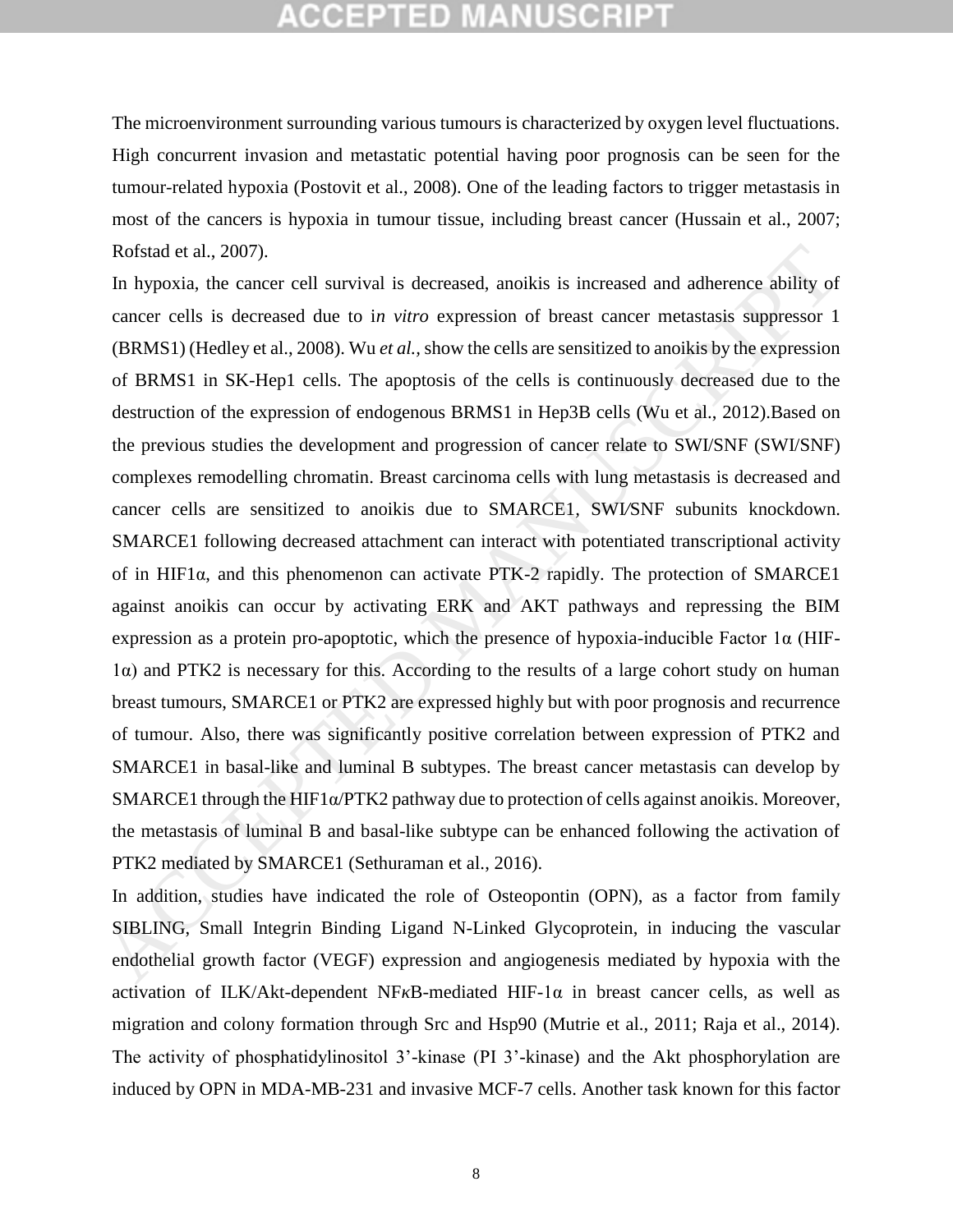is to reinforce the interaction of phosphorylated Akt with IKK, as well as NF B activation through phosphorylation and IκBα degradation *via* prompting the activity of IKK. According to investigations on the OPN function, it has been found that this factor is able to active NF B and urokinase-type plasminogen activator (uPA), and their secretion through PI3-kinase/Akt/IKKmediated signalling pathways. Furthermore, there is a functional molecular connection between PI3-kinase-dependent Akt phosphorylation induced by OPN and uPA secretion mediated by NF B. Accordingly, these phenomena are capable of managing the motility of breast cancer cells (Das et al., 2003).

#### *LM-332 (Laminin-332, Laminin-5)*

It is unclear the mechanism related to resistance of myofibroblasts to anoikis while myofibroblasts resistant to anoikis can be obtained due to tumour invasion during tissue remodeling. Laminins are heterotrimeric glycoproteins accounting for the main non-collagenous proteins in basement membranes. This large group of glycoproteins with twelve members has cell-and tissue-specific expression characterized by integrins and other receptors. The breast cancer can be progressed importantly by development isoforms of laminin (Insua-Rodriguez and Oskarsson, 2016). The fibrosis around invasive ductal carcinoma (IDC) showed the upregulation of LM-332 that binds to integrins for enhancing the cell survival rate. In myofibroblasts, the upregulation of *lm-332* and the neoexpression of integrin β4 are stimulated by invasive cells of breast cancer to reach anoikisresistant phenotype (Kim, B.G. et al., 2012). Aggressive breast cancers result in the expression of LM-332 to improve anchorage-independent survival because of interaction with the  $\alpha$ 6 $\beta$ 4 integrin receptor (Zahir et al., 2003). RAC, as a Rho family GTPase, and NF B activation mediates this phenomenon. The migration and invasion occur due to LM-332 *via* α3 integrin in the breast cancer cells. High EMT activity linked with the expression of LM-332 at the boundaries of tumour tissue and normal breast (Kim et al., 2011). In several studies, the expression of LM332 and integrin β4 was induced by co-culture of breast cancer cells and primary fibroblasts, improving cell-resistance to anoikis (Insua-Rodriguez and Oskarsson, 2016; Kim, B.G. et al., 2012). mediated signalting pathways. Furthermore, there is a functional molecular connection between<br>
PI3-kinase-dependent Akt phosphorylation induced by OPN and uPA secretion mediated by<br>
NF B. Accordingly, these phenomena are

The treatment with laminin-332/ blocking antibodies against LM-332, integrin β1, or integrin β4 confirmed involvement of LM-332/integrin  $\alpha$ 3 $\beta$ 1 or  $\alpha$  $\beta$  $\beta$  signalling in the resistance to anoikis. The anoikis resistance was gained due to upregulation of LM-332 and neoexpression of integrin β4 induced by MDA-MB-231 cells in fibroblasts. The laminin-332 expression of interface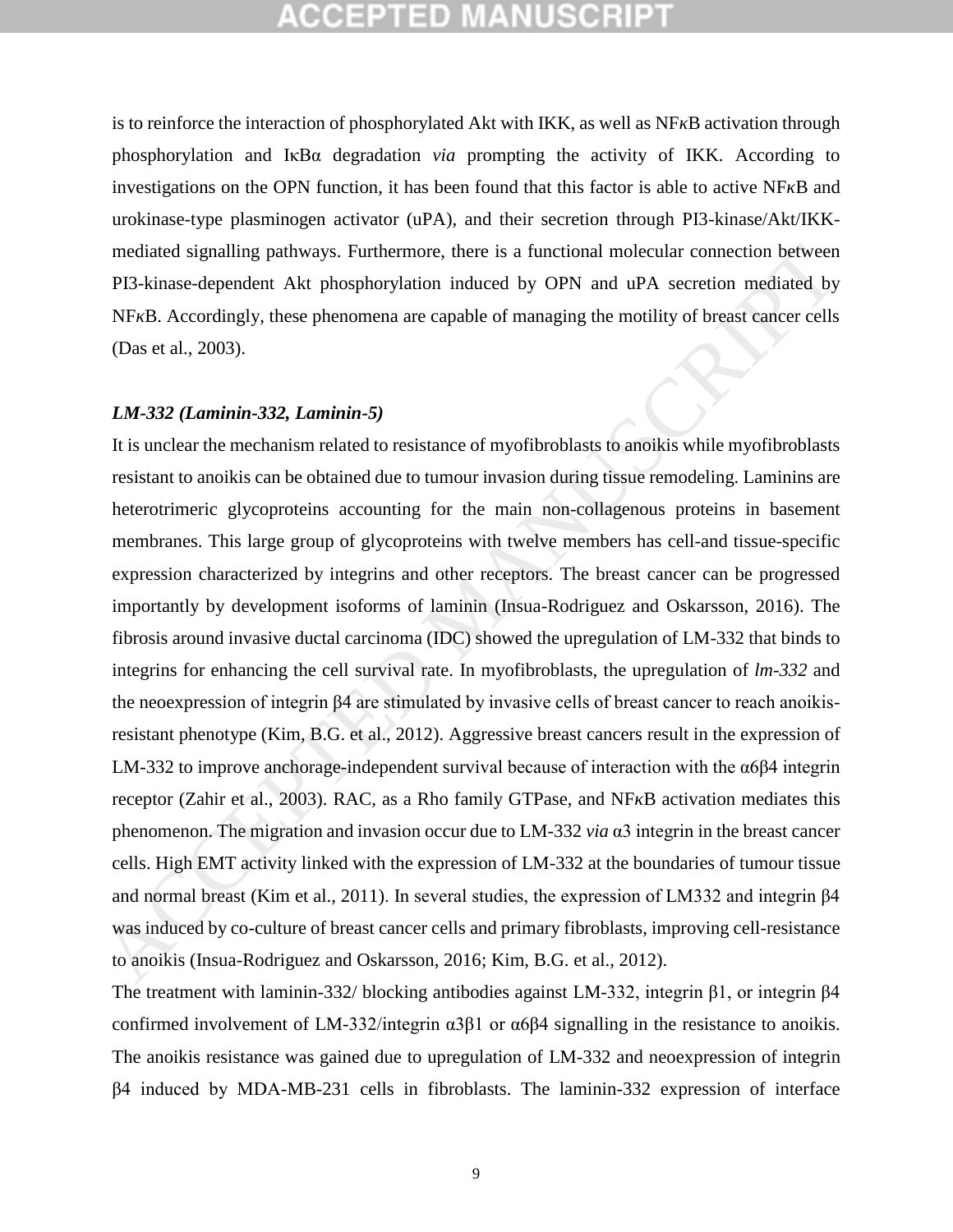fibroblasts (InFs) was enhanced *via* anoikis conditions following stimulation with MDA-MB-231 conditioned medium. Cancer-associated fibroblasts (CAFs) and normal breast fibroblasts (NBFs) showed upregulation of Laminin-332 whose level was lower compared to InFs. LM-332 can bind to integrin α3β1 for stimulating Akt (Ser473) phosphorylation. LM-332-independent Rac1 was activated and anoikis resistance was improved in the fibroblasts, regardless of their type, because of integrin β4 neoexpression about twofold more compared to LM-332. The aggregation of fibroblast was suppressed under anoikis conditions by expression of integrin β4. In myofibroblasts, the upregulation of *laminin-332* and the neoexpression of integrin β4 are stimulated by invasive cells of breast cancer to reach anoikis-resistant phenotype. During tissue remodeling, the interface myofibroblasts primarily can interact with invasive tumour cells (Kim, B.G. et al., 2012).

### *Tetrathiomolybdate (TM)*

Angiogenic tumours are capable of growing rapidly and enhancing metastatic process, increasing cancer-related death. In accordance with the previous findings, tumour growth and angiogenesis can be impaired significantly after TM-induced copper deficiency, in nude mice transgenic mice. The synthesis of proangiogenic mediators, *in vitro*, is decreased through copper deficiency induced by TM as follows: VEGF, basic fibroblast growth factor (FGF-2), interleukin (IL)-1, IL-6 and IL-8. It should be noted that the formation of vessel network and the levels of NF B and transcriptional activity are suppressed using TM. The activity of NF B are impeded due to the TM-induced antiangiogenic effect of copper deficiency, inhibiting NF B-mediated transcription of proangiogenic factors (Pan et al., 2002). activated and anoikis resistance was improved in the fibroblasts, regardless of their type, because<br>of integrin  $\beta$ 4 necexpression about twoloid more compared to LM-332. The aggregation of<br>lifetoblast was suppresed under

Radio-sensitivity of breast cancer can result in the overexpression of HER2. The presence of HER2 in MCF-7 cell line (low HER2 expression) in breast cancer and MDA-MB-231 (HER2 is not expressed) is able to enhance proliferation and invasion of tumour cells and also adhesion and resistance to anoikis (Hou et al., 2016). In breast cancer cells, TNF-induced apoptosis resistance is suppressed by HER-2/neu using a mechanism leading to NF B activation (Zhou et al., 2000).

The presence of copper is essential to continue the function of many angiogenic mediators and proteins involved in tumour cell motility and invasiveness. The anti-tumour effects of TM as a potent chelator of copper has been proved by inhibiting tumour angiogenesis. The *in vivo* TM effects on tumour metastasis have been studied in animal models exposed to TM that presented reduced lung metastasis compared to the control group. Smaller colonies with significantly fewer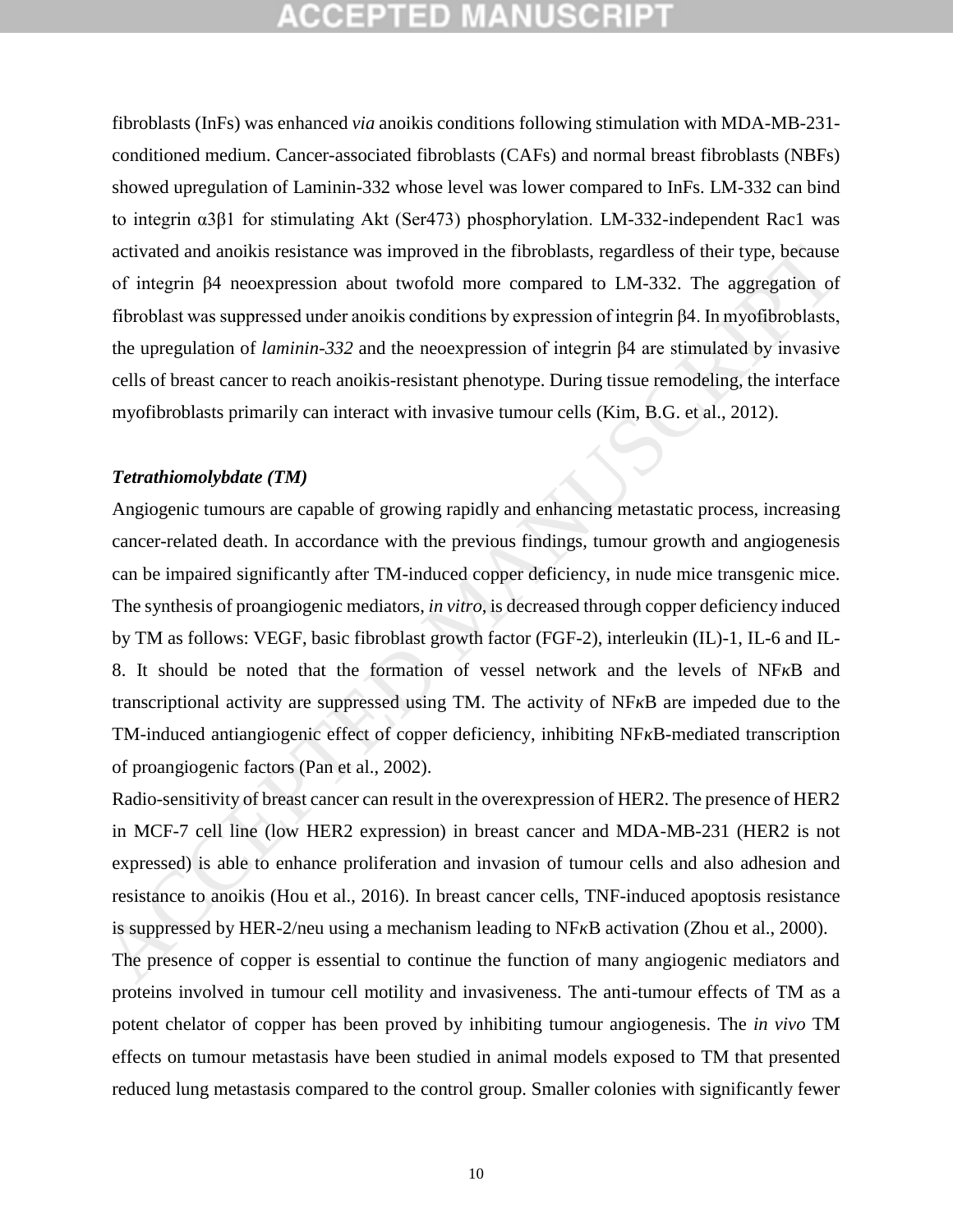tumour cells have been observed in the culture of lung tumour cells of animals treated with TM. The TM treatment because of impeding lysyl oxidase (LOX) activity, focal adhesion kinase (FAK) activation and matrix metalloproteinase 2 (MMP2) levels significantly reduced the motility and tumour cells invasiveness, and significantly increased anoikis of tumour cell because of activation of p38 MAPK cell death pathway and down-regulation of X chromosome-linked inhibitor of apoptosis (XIAP) survival protein expression. TM modulates important mediators of tumour cell motility, invasiveness, anoikis resistance and thus suppresses strongly the head and neck tumour metastasis (Kumar et al., 2010).

#### *Jagged 1 function and TNBC*

Jagged1, from DSL family, as a ligand of Notch receptor in different cell lineages plays important role to control their proliferation and differentiation. The Jagged1 has been documented to be a Rel/NF B-responsive gene. The expression of the jagged1 gene was induced *via* c-Rel and RelA, but not through a mutant defective for transactivation. The activation of endogenous NF B upregulated remarkably jagged1 transcripts and dominant mutant of  $I \kappa B\alpha$  as a physiological inhibitor of NF B impeded this regulation. A functional interaction could be seen in lymphocytes expressing the Notch1/TAN-1 receptor as results of Jagged1 expression in cell monolayers expressing c-Rel. Accordingly, Notch signalling downstream can occur and this can result in high levels of hairy enhancer of split (HES-1) and CD23 transcripts in co-cultivated T and B cells, respectively. The Jagged1 expression is highly enhanced in splenic B cells, which express c-Rel, along with Rel/NF B-dependent induction, indicating the ability of c-Rel to induce the Notch signalling pathway through induction of jagged1 gene expression in adjacent cells as well as displaying the Jagged1 significance in activation, function or differentiation of B-cell. Based on these data, it can be concluded that there is a strong relationship of Notch signalling with NF B in the immune system (Bash et al., 1999). In breast cancer, poor outcome can be achieved due to Jagged1 and Notch1 expression. A transcriptional repressor of Slug is a Notch target, whose high levels are associated with elevated Jagged1 expression in different human cancers. E-cadherin reduced by Notch requires essentially the Slug and this causes β-catenin activation and resistance to anoikis. The results showed high rate of apoptosis, and low tumour growth and metastasis following the prevention of Notch signalling induced by ligand, resulting in down-regulated *Slug* expression, E-cadherin reexpression and active β-catenin suppression in xenografted Slugof p38 MAPK cell death pathway and down-regulation of X chromosome-linked inhibitor of<br>apoptosis (XIAP) survival protein expression. TM modulates important mediators of tumour cell<br>motility, invasiveness, anoikis resistan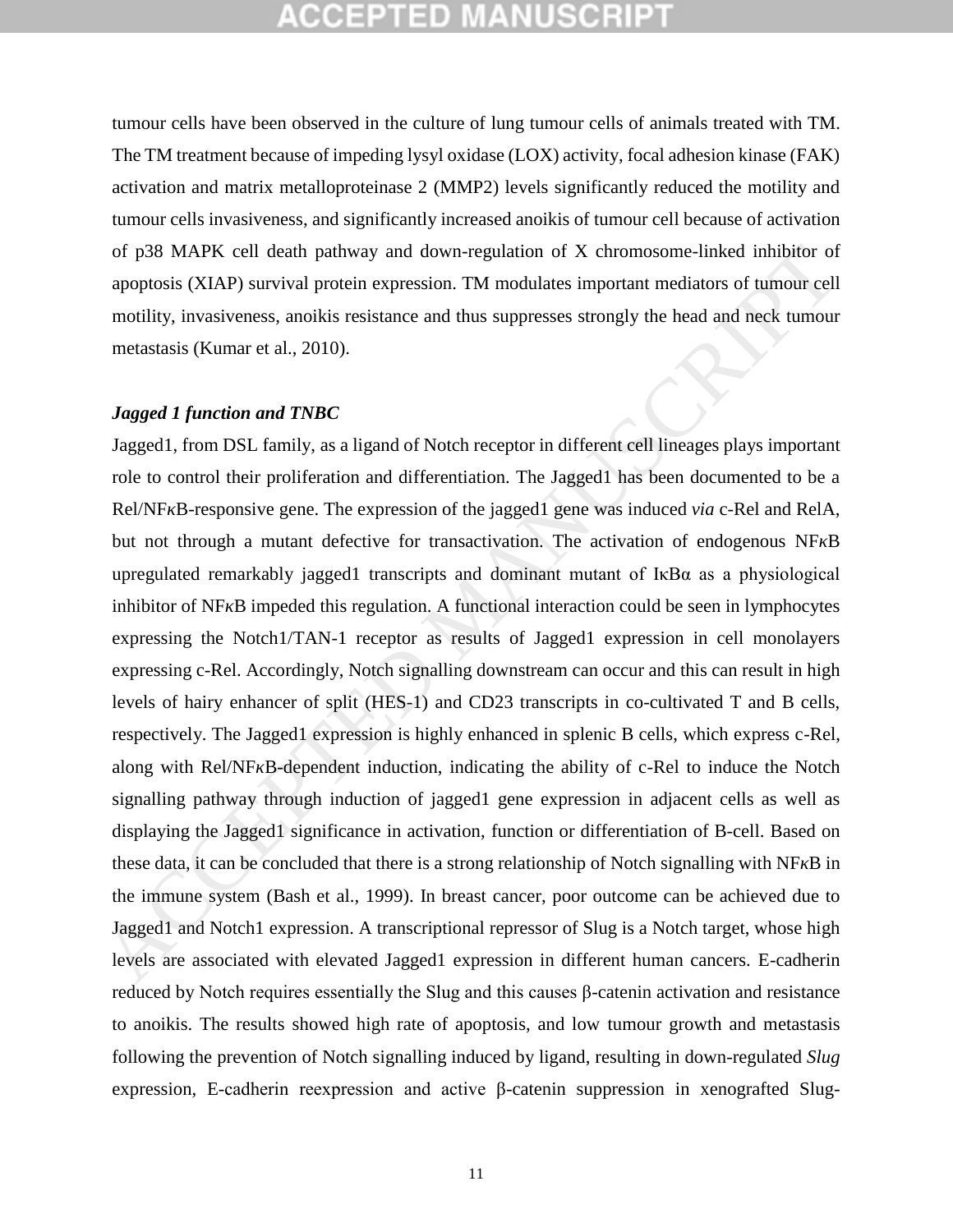positive/E-cadherin-negative breast tumours. The ligand-induced Notch activation triggers Slug, and subsequently tumour growth and metastasis are accelerated, which is followed by EMT and inhibition of anoikis [\(Leong et al., 2007\)](#page-22-11).

### *DOC-2/hDab-2 function and TNBC*

DOC-2/hDab-2 has been introduced as an anti-tumour, which prevents proliferation of tumour cells and triggers anoikis in breast tumours (Wang et al., 2001). This function is followed by regulation of epithelial cells positioning to basement membrane. The sensitivity to suspensioninduced anoikis is elevated by the expression of DOC-2/hDab-2. Expression of DOC-2/hDab-2 is distributed in the ductal epithelial cells in normal breast tissues (Sheng et al., 2000). This event has been demonstrated to be linked with the down-regulated activity of the integrin-linked kinase (ILK) as a major factor in mediating the cellular signalling in response to the extracellular signals using adhesion molecules. DOC-2/hDab-2 prevents of interaction between ILK and integrins. In this regard, the findings showed that DOC-2/hDab-2 modulates the anti-apoptotic ILK pathway to impede tumour growth and invasion (Wang et al., 2001). Wang *et al.* indicated that DOC-2/hDab-2 prevents ILK activity and results in anoikis activity. They suggested a novel mechanism of DOC-2/hDab-2 to induce cell death upon the loss of cell-matrix attachment (Wang et al., 2001). *DOC-2/hDab-2 function and TNBC*<br>
DOC-2/hDab-2 has been introduced as an anti-tumour, which prevents proliferation of tumour<br>
DOC-2/hDab-2 has been introduced as an anti-tumour, Wang et al., 2001). This function is foll

### *PRKCQ/PKCθ and anoikis in TNBCs*

Studies reported that protein tyrosine kinase C theta (PKCθ) may be involved in breast carcinoma. PKC $\theta$  is expressed in TNBC and can stimulate oncogenic phenotypes in MCF-10A; PKC $\theta$ increases proliferation independent of growth factor, survival independent of anchorage, development and anoikis resistance *via* activity of extracellular signal-regulated kinases (ERKs)/mitogen-activated protein kinase (MAPK) related to extracellular signal in tumour cells. Expression of PKCθ stimulates phosphorylation of retinoblastoma (Rb), progression of cell-cycle and triggers cell-cycle inhibition in MCF-10A cells. Byerly *et al,* indicated that inhibition of PKCθ results in repress growth in TNBC (Byerly et al., 2016).

### *Disulfiram (DSF) and anoikis in TNBCs*

One of the approved drugs for treatment of alcohol dependence is DSF/ copper (Cu) . It induced anoikis through negative effects on focal adhesions and repressed migration and invasion of cell,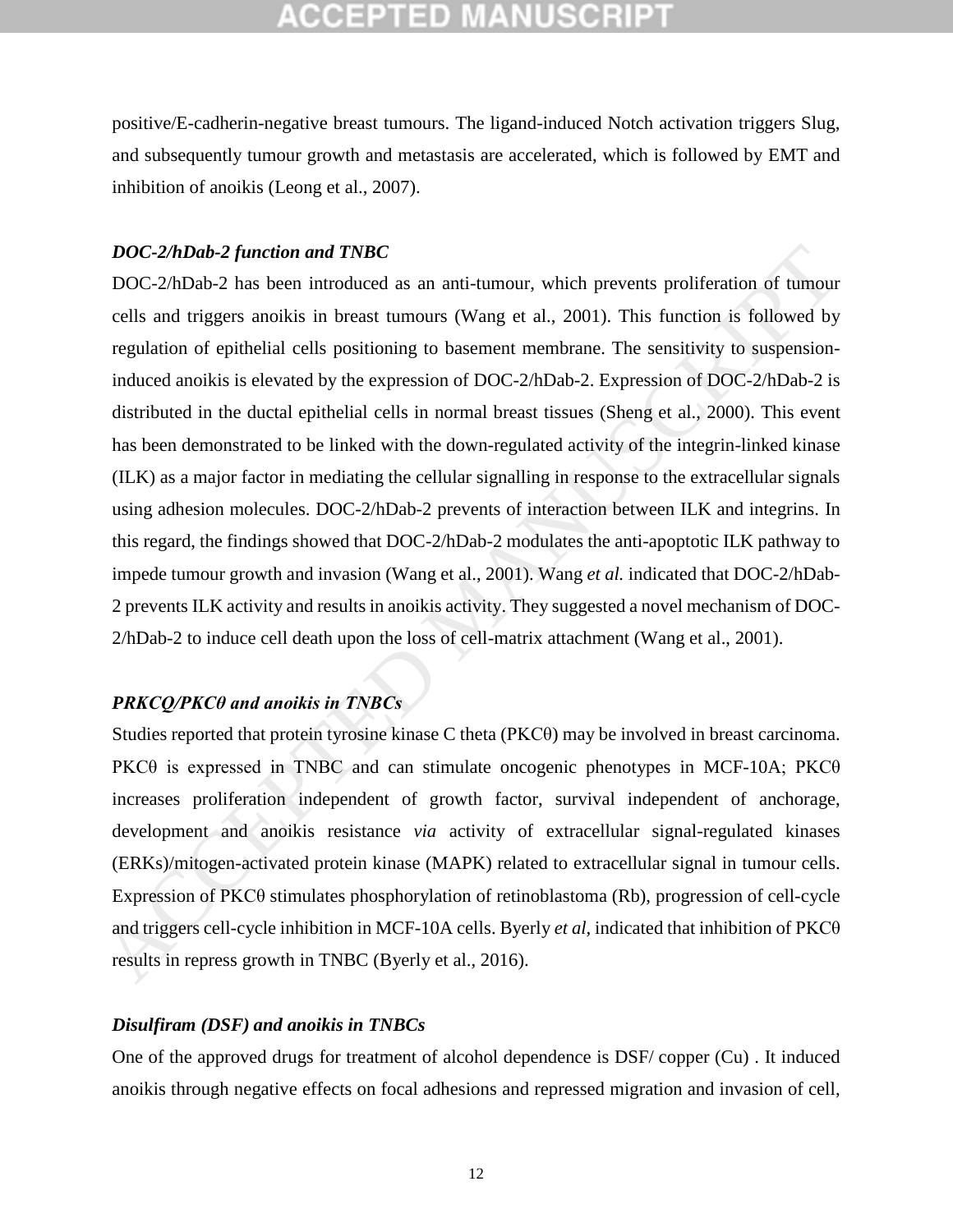associated with defect of vimentin and activation of calpain in a Cu-dependent manner in TNBC cells. DSF repressed growth and migration of tumour to lung. This process also associated with activation of calpain in a xenograft tumour model [\(Kim et al., 2017\)](#page-21-13). Additionally, DSF prevents TGF-β-induced EMT by ERK/NF-κB/Snail pathway in breast cancer [\(Han et al., 2015\)](#page-20-7). Anoikis is induced *via* DSF and associated with bcl-2 downregulation, enhanced apoptotic cells (early and late), activation caspase-8 and caspase-3, and increased poly (ADP-ribose) polymerase (PARP) cleavage (Han et al., 2015).

#### **Diverse functions of IKK in TNBC**

ΙΚΚε supports proliferation through canonical mitogen-activated protein/extracellular signalregulated kinase kinase (MEK) activation in supportive conditions of anchorage and viability by non-canonical NF-κB p52 signalling in an anchorage-resistant conditions. It is identified that ΙΚΚε enhances MEK activation and reduces p52 activity in TNBC (House et al., 2018). Promoter regions of cyclin D1 and RelB indicated positive regulation by kinase activity of ΙΚΚε in TNBC (Eddy et al., 2005). In different cellular contexts, ΙΚΚε is a different kinase and is able to support viability of TNBC cells. House *et al.* suggested IKKε cooperates with (MEK) to support proliferation in anchorage supportive conditions. Moreover, IKKε without cooperates with MEK through p52 signalling leads to support viability in anchorage-resistant conditions (House et al., 2018). is induced *via* DSF and associated with bcl-2 downregulation, enhanced apoptotic cells (early and<br>late), activation caspase-8 and caspase-3, and increased poly (ADP-ribose) polymerase (PARP)<br>cleavage (Han et al., 2015).<br>

#### **Metabolism and redox homeostasis in TNBC**

It is indicated that targeting metabolism of tumour cells might be as a target in tumour metastasis therapy. In this respect, the balance of glycolipid metabolism has a role in anchorage-independent growth with resistance to anoikis conditions. The reprogram of glycolipid metabolism demolished the redox balance and prompted cell death (Hanahan and Weinberg, 2011; Yang et al., 2018). Under hypoxia conditions, two processes including a switch to glycolysis and also the existence of acid microenvironment induce expressions of angiogenetic factors that increase tumour metastasis(Oronsky et al., 2014). Furthermore, pentose phosphate pathway (PPP) is associated with cancers metastasis [\(Riganti et al., 2012\)](#page-23-11), which not only provides ribose of nucleotides production, but also produces nicotinamide adenine dinucleotide phosphate (NADPH) for macromolecular synthesis and ROS scavenger [\(Cairns et al., 2011\)](#page-19-10).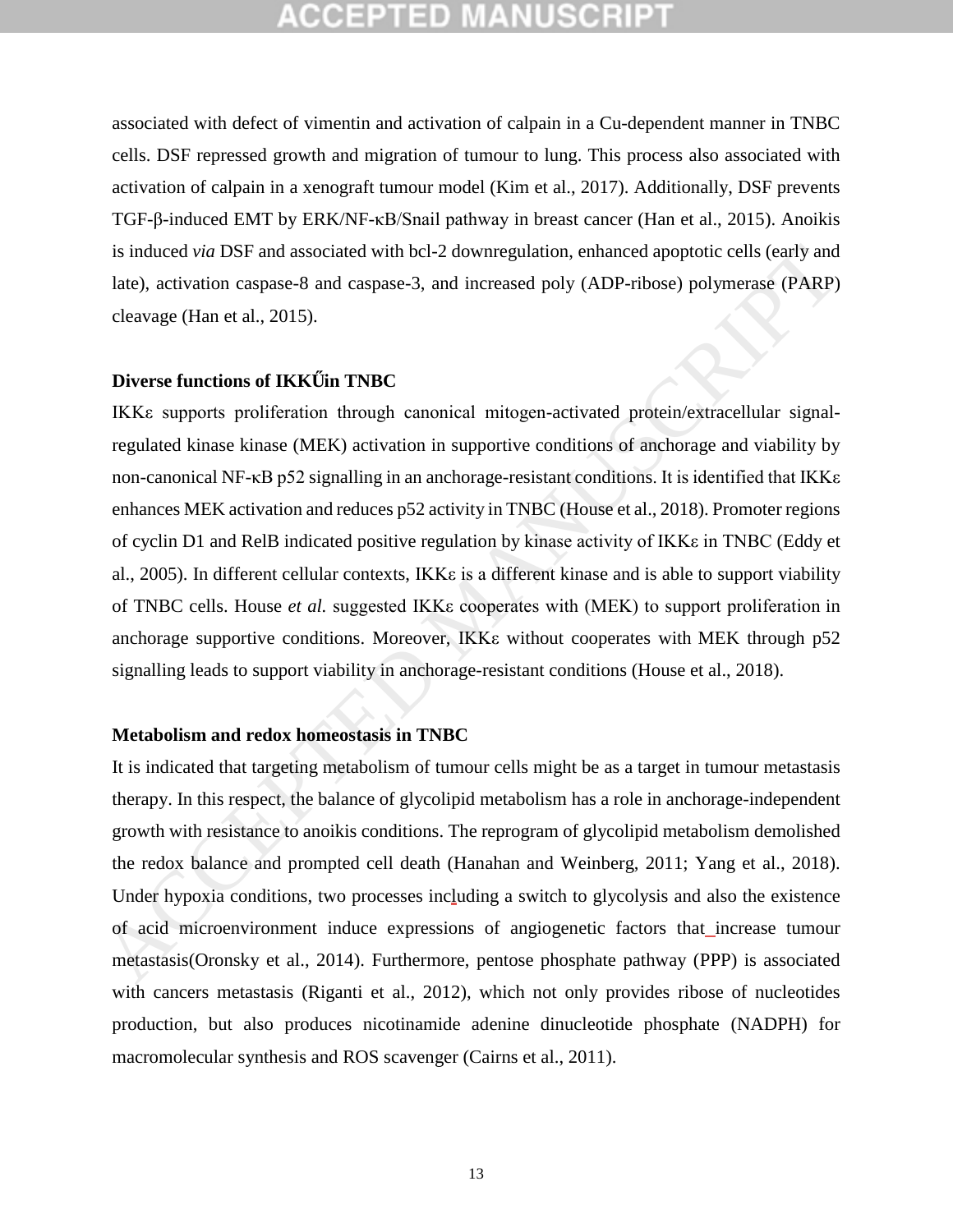High levels of ROS is in alternative route of anoikis inhibition, which can induce SRC pathway [\(Giannoni et al., 2005\)](#page-20-10). - Activation of SRC mediated by ROS leads to anoikis inhibition by ERKmediated modulation of BIM-extra long (BIM-EL), a pro-apoptotic BH3-only protein and part of the BCL-2 family, [\(Giannoni et al., 2008;](#page-20-11) [Giannoni et al., 2009\)](#page-20-12). A decrease in glucose uptake and ATP was identified after MCF-10A cells (Schafer et al., 2009). The contribution of fatty acid oxidation (FAO) for the ATP formation was increased in unanchored breast cancer cells (Davison et al., 2013; Schafer et al., 2009). The fatty acid leads to enhanced ROS level under this condition. The glucose metabolism in oxidative branch of PPP was extremely activated that generates NADPH and maintain the balance of redox status. Lack of redox balance and the high level of ROS might be toxicity for the tumour cells in anchorage-independent growth (Yang et al., 2018). A recent study by Yang *et al.* indicated that MDA-MB-231 cells tend to generate ATP by FAO instead of glycolysis during detached-growth, furthermore, a synthesised flavonoid derivative named GL-V9 showed a inhibitory e ect on the anchorage-independent growth of TNBCs. In addition, GL-V9 has anti-metastasis e ect *in vitro and in vivo, respectively*. In this respect, GL-V9 could induce the expression and activity of AMP-activated protein kinase (AMPK), resulting in the decrease of G6PD and the enhance of phospho-acetyl-CoA carboxylase (p-ACC). Since that, PPP level was inhibited, whereas FAO was highly increased (Yang et al., 2018). ATP was identified after MCF-10A cells (Schafer et al., 2009). The contribution of fatty acid<br>oxidation (FAO) for the ATP formation was increased in unanchored breast cancer cells (Davison<br>at al., 2013; Schafer et al., 20

#### **Collagen XIII and TNBC**

It has been indicated that enhanced collagen deposition is able to transform cells into a malignant phenotype which leads to the development of cancer metastasis (Provenzano et al., 2009). High expression and deposition of collagen are connected with cancer development in patients with breast cancer. Collagen XIII is a type II transmembrane protein that is implicated in cell adhesion in tissue culture and knockout mouse models (Zhang et al., 2018). Collagen XIII expression is higher in human breast cancer tissue and is correlated with short distant recurrence-free survival. The anoikis resistance was demonstrated to be induced by collagen XIII expression. Expression of collagen XIII triggered activation of β1 integrin. Silencing collagen XIII decreased lung colonization and metastasis in MDA-MB-231 cells (Zhang [et al., 2018\)](#page-25-5).

#### *MicroRNAs as anoikis regulators*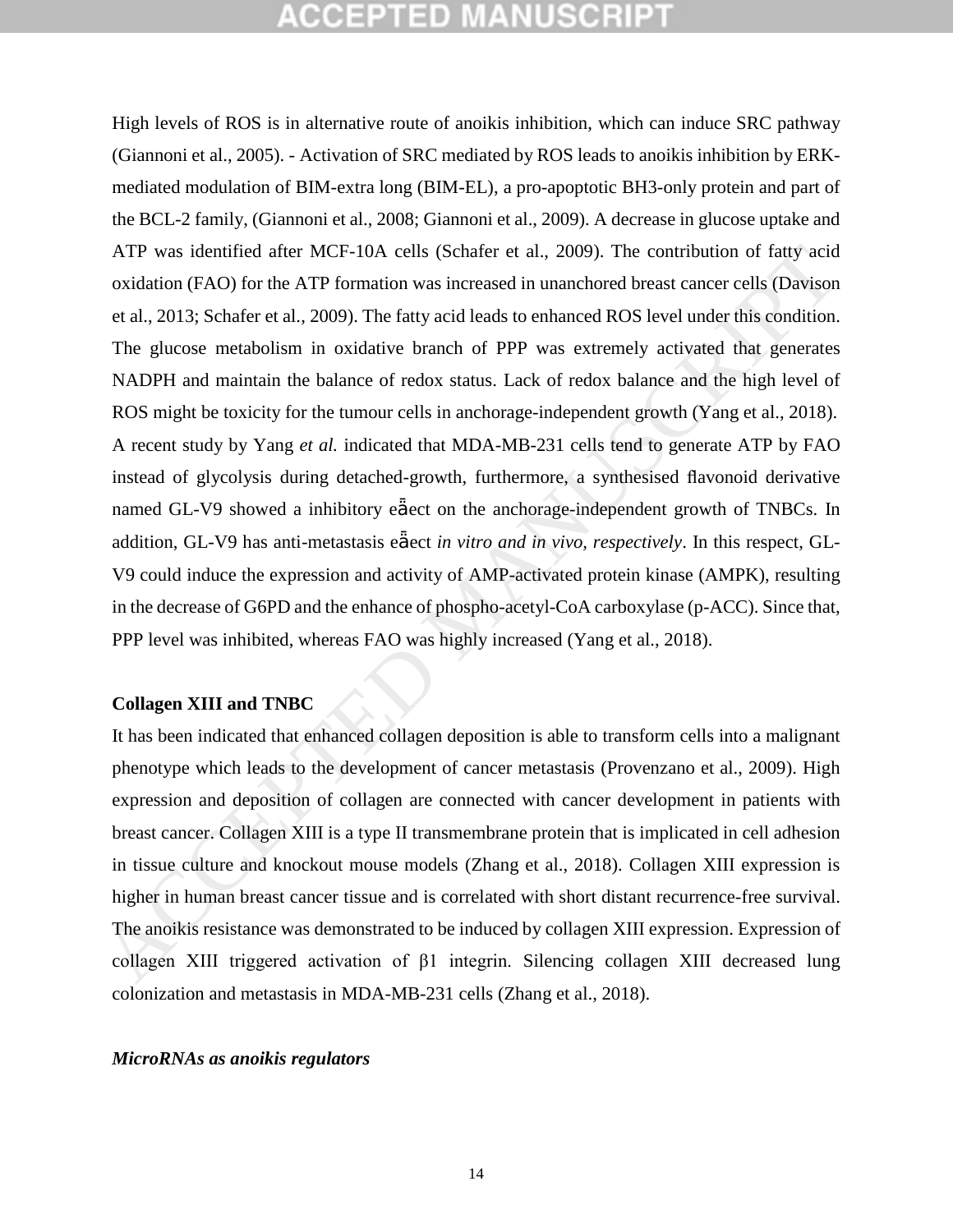MicroRNAs (miRNAs) are small non-coding RNA molecules regulating gene expression at the post-transcriptional level [\(Pillai et al., 2007\)](#page-22-13). miRNAs offer diagnostic and prognostic properties in several types of cancer including TNBC (table 2).

### *MiR-200 family and TNBC*

### *miR-200c*

According to previous studies the miR-200c by targeting the neurotrophic receptor tyrosine kinase (TrkB) leads to restore anoikis sensitivity to TNBC cells. Anoikis resistance is also induced *via* TrkB activated by TrkB ligand, as neurotrophin 3 (NTF3) that is a direct target of miR-200c. The suspended TrkB and NTF3 are upregulated by anoikis resistant TNBC cells; this action is essential for survival in suspension. In a study by Howe *et al.,* it was indicated that the activity of NF B is enhanced by six times more in suspended TNBC cells; in addition, the transcription factors of RelA and NFκB1 conduct *TrkB* and *NTF3* up-regulation induced by suspension (Howe, E. N. et al., 2012; Tajbakhsh et al., 2017a) (figure 2).

#### *miR-200b*

The anoikis is regulated by the miR-200b *via* 3' UTR of peptidyl-prolyl isomerase 1 (Pin1) mRNA and regulation of Pin1 expression at the translational level (Wulf et al., 2004; Zhang et al., 2013). The cancer cells can be survived in the metastatic process through miR-200b down-regulation and the miR-200b expression is reduced in the MCF-7 cell line because of homeless situation of these cells. The lymph node metastasis down-regulates miR-200b expression in human breast cancer; this is negatively associated with the expression of Pin1. The miR-200b expression is regulated by polyomavirus enhancer activator 3 (PEA3) and Ets-like protein-1 (ELK-1), the members of family ETS (E-26) so that the miRNA-200b expression is increased by PEA3 and employs the ELK-1 as a transcriptional repressor. The miR-200b recruits the Pin1- pERK pathway to regulate the activity of PEA3 and ELK-1 and forms self-regulated feedback loops. The research findings have proved the importance of miR-200b to regulate anoikis and metastatic process, and also miRNA-200b potentially can be as a target for the treatment of breast cancer [\(Chen et al., 2018;](#page-19-11) [Zhang et al.,](#page-25-6)  [2013\)](#page-25-6). *MiR-200 fumily and TNBC*<br> **miR-200c**<br> **miR-200c**<br> **miR-200c**<br> **coroting** to previous studies the miR-200c by targeting the neurotrophic receptor tyrosine kinase<br>
(TRB) leads to restore unoikis sensitivity to TNBC cells

### *MiR-181a*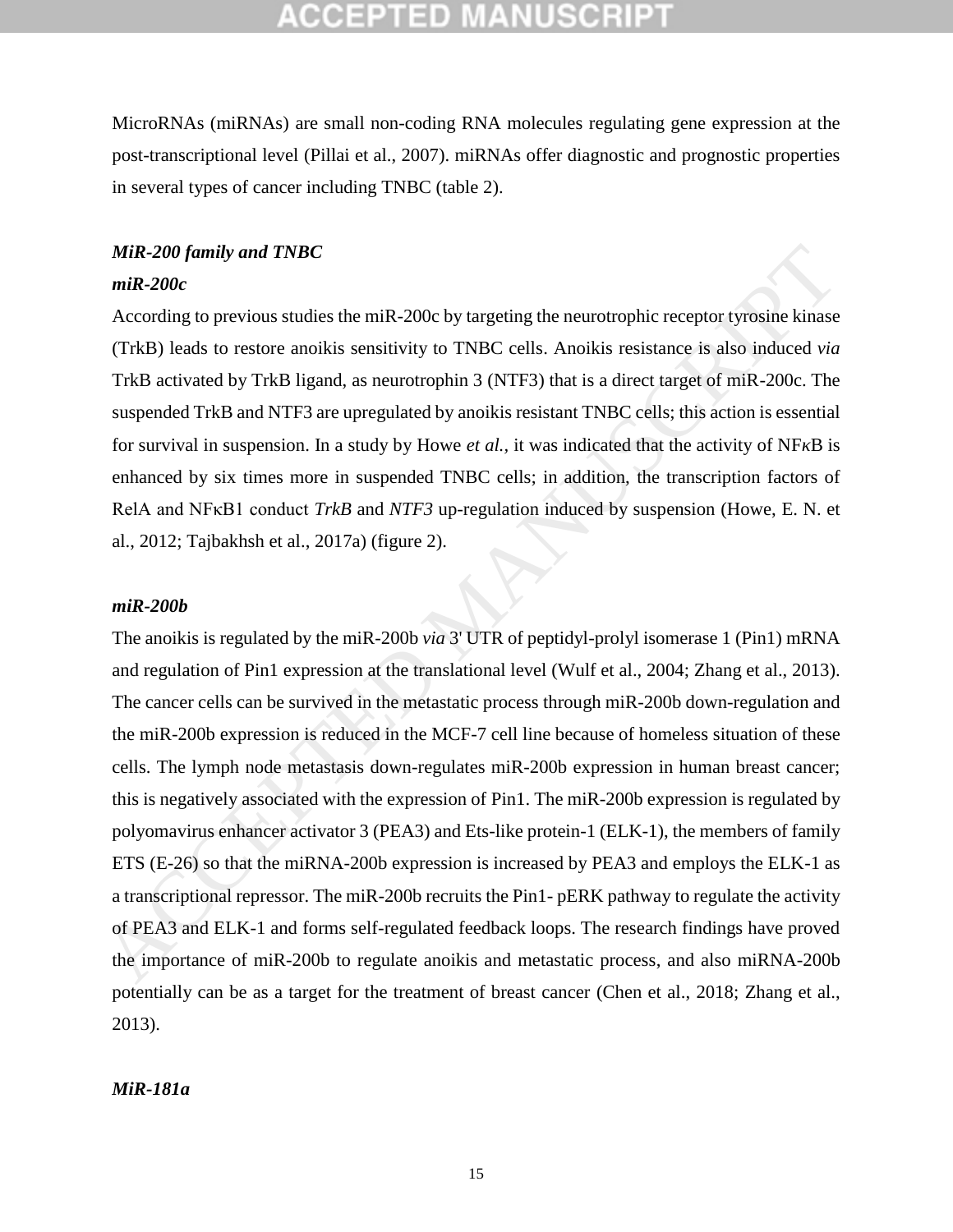Dysregulation of TGF-β signalling may lead to the metastasis of late-stage breast cancer, but the role of underlying molecular mechanisms is unclear. The potential of breast cancers in the metastasis is elevated by miR-181a, which results in enhancing EMT, migratory, and invasive phenotypes. Moreover, expression of miR-181a increases Src, Akt, and Erk1/2 signalling in 4T1 cells. The proapoptotic molecule Bim expression is increased by the miR-181a inactivation, sensitizing metastatic cells to anoikis. The outgrowth of pulmonary micrometastasis and the lethality of late-stage mammary tumours are driven by the miR-181a expression in mice. In the metastatic breast tumours, particularly TNBC, the expression of miR-181a is upregulated increasingly and selectively, as well as can highly predict reduced overall survival in human breast cancer patients. It can be said that the miR-181a is a potential therapeutic target that can act as a biomarker to predict metastasis and survival in the breast cancer patient (Taylor et al., 2013).

### *MiR-18a*

A research start to evaluate clinically relationship between expression of HIF1α, hypoxiaresponsive, miR-18a, gene and distant metastasis-free survival (DMFS). The down-regulation of MIR17HG gene encoding miRNAs can be seen in lung metastases. According to the results the growth of primary tumour and the metastasis of lung were decreased in MDA-MB-231 cell lines though ectopic expression of miR-18a belonging to MIR17HG family, but its inhibition enhanced tumour growth and lung metastasis in the parental cells. One of the direct targets of miR-18a is HIF1α. The expression *miR-18a* has been able to impact the expression of hypoxic gene, cell invasiveness, anoikis sensitivity and hypoxia in a HIF1α-dependent manner *in vitro*. Reduction of DMFS interval can occur due to enhanced *HIF1* expression and hypoxic gene panel; inversely, the expression of miR-18a is associated with the expression of hypoxic gene in patients with basallike breast tumours. The miR-18a employs  $HIF1\alpha$ -dependent pathway to repress distant metastasis, indicating the importance of miR-18a in targeting  $HIF1\alpha$  and suppressing BLBC metastasis (Krutilina et al., 2014). cells. The proapopolic molecule Bim expression is increased by the miR-181a inactivation,<br>sensilizing metastatic cells to anoikis. The outgrowth of pulmonary micrometastasis and the<br>heralating of late-stage manumary turno

### *miR-206*

Depletion of programmed cell death 4 (PDCD4), as a tumour-suppressor, and connexin 43 (CX43/GJA1), as transcripts regulates miR-206 and promotes resistance to anoikis [\(Lin et al.,](#page-22-14)  [2015\)](#page-22-14). It has been shown that anti-miR-206 transfection results in sanitization to anoikis in basal-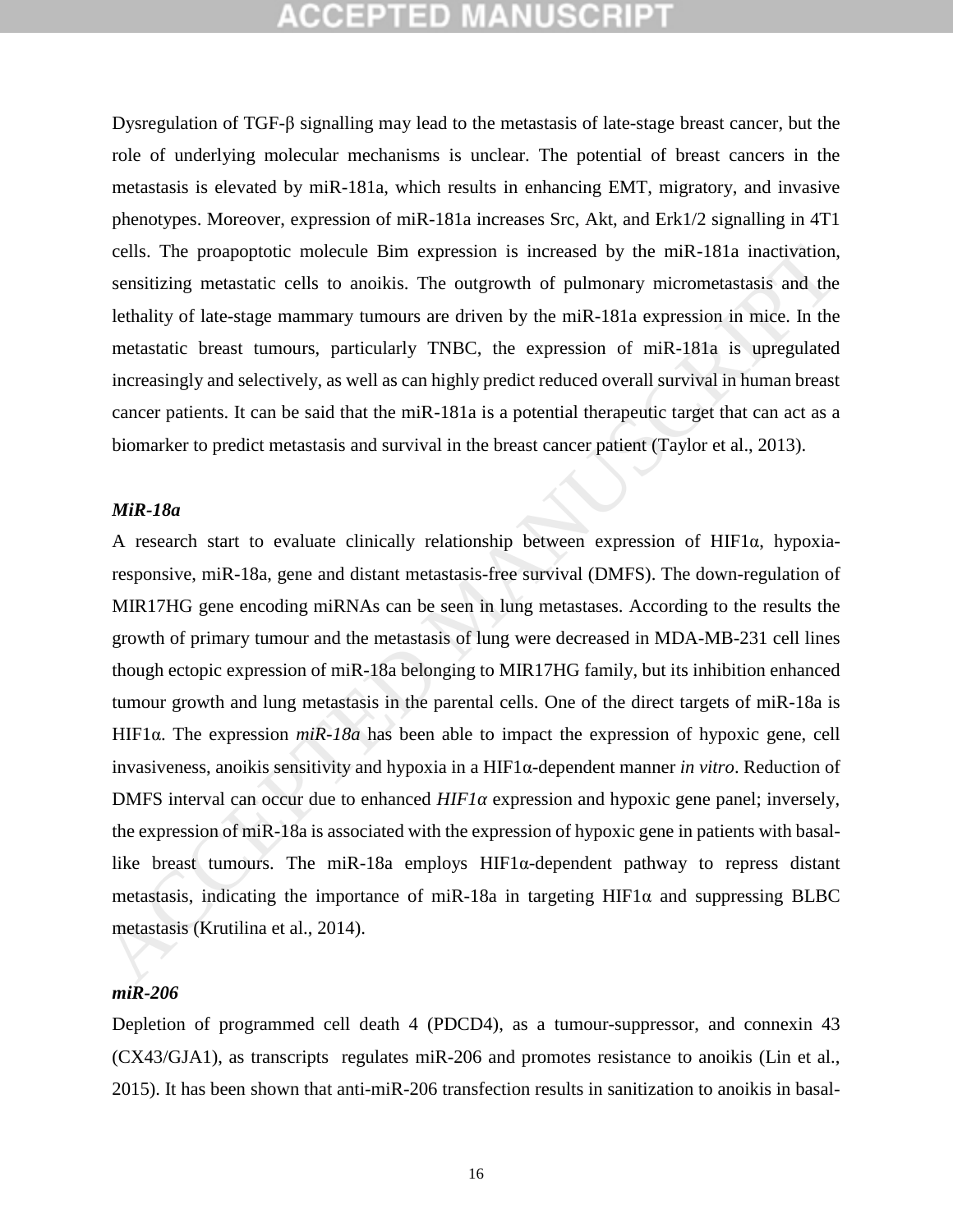like mammary cancer modeling murine and human TNBC models. Lin *et al,* indicted in line with an increase of mir-206, levels of the two tumour-suppressor PDCD4 and CX43/GJA1 were reduced. All of these changes lead to resistance to anoikis and increase of metastasis in TNBC cells [\(Lin et al., 2015\)](#page-22-14).

### **Targeting**

Investigations on some cancer models and cells have indicated the potent anti-tumour activity of several compounds against breast cancer metastasis through anoikis activation (table 3). Furthermore, there are several drugs such as metformin which can be of therapeutic value against TNBC. In this respect, there has been no study directly investigating the effect of metformin on anoikis in TNBC, though the effect of this drug on anoikis has been indicated in other cancers. For example, it has been demonstrated that metformin at a low dose significantly enhanced anoikis and prevented invasion of cholangiocarcinoma cells. This effect was through the decrease of vimentin as well as matrix metalloproteinase (MMP)-2 and MMP-7 (Saengboonmee et al., 2017). Moreover, Strekalova *et al.* found that metformin sensitized TNBC to TNF-related apoptosisinducing ligand (TRAIL) receptor agonists by suppressing XIAP expression in TNBC cell lines (Strekalova et al., 2017). Thus, there is a hope to find an effective target for treating TNBC especially through anoikis process. **Targeting**<br>Investigations on some cancer models and cells have indicated the potent anti-tumour activity of<br>several compounds against breast cancer metastasis through anoikis activation (table 3).<br>Furthermore, there are

### *Conclusion*

Circulating tumour cells resistant to anoikis can predispose to metastasis that is responsible for most of the mortalities caused by breast cancer, particularly in TNBC that is a highly aggressive form of breast cancer. Gaining knowledge on molecules and pathways regulating anoikis is important to find proper therapies. In this respect, studies have indicated that manipulation of some genes and molecules such as miRs may have a favourable impact on the sensitivity to anoikis. In addition, as mentioned in Table 3, several molecules have been identified to modulate resistant/sensitivity to anoikis in TNBC. Identification of molecular signatures related to anoikis may be used to predict metastasis, survival and prognosis of patients with TNBC. Moreover, strategies such as nanoparticulate delivery of pro-apoptotic drugs or delivery of miR-18a (which is known to be reduced in anoikis-resistant TNBC) might be of potential therapeutic value. Finally,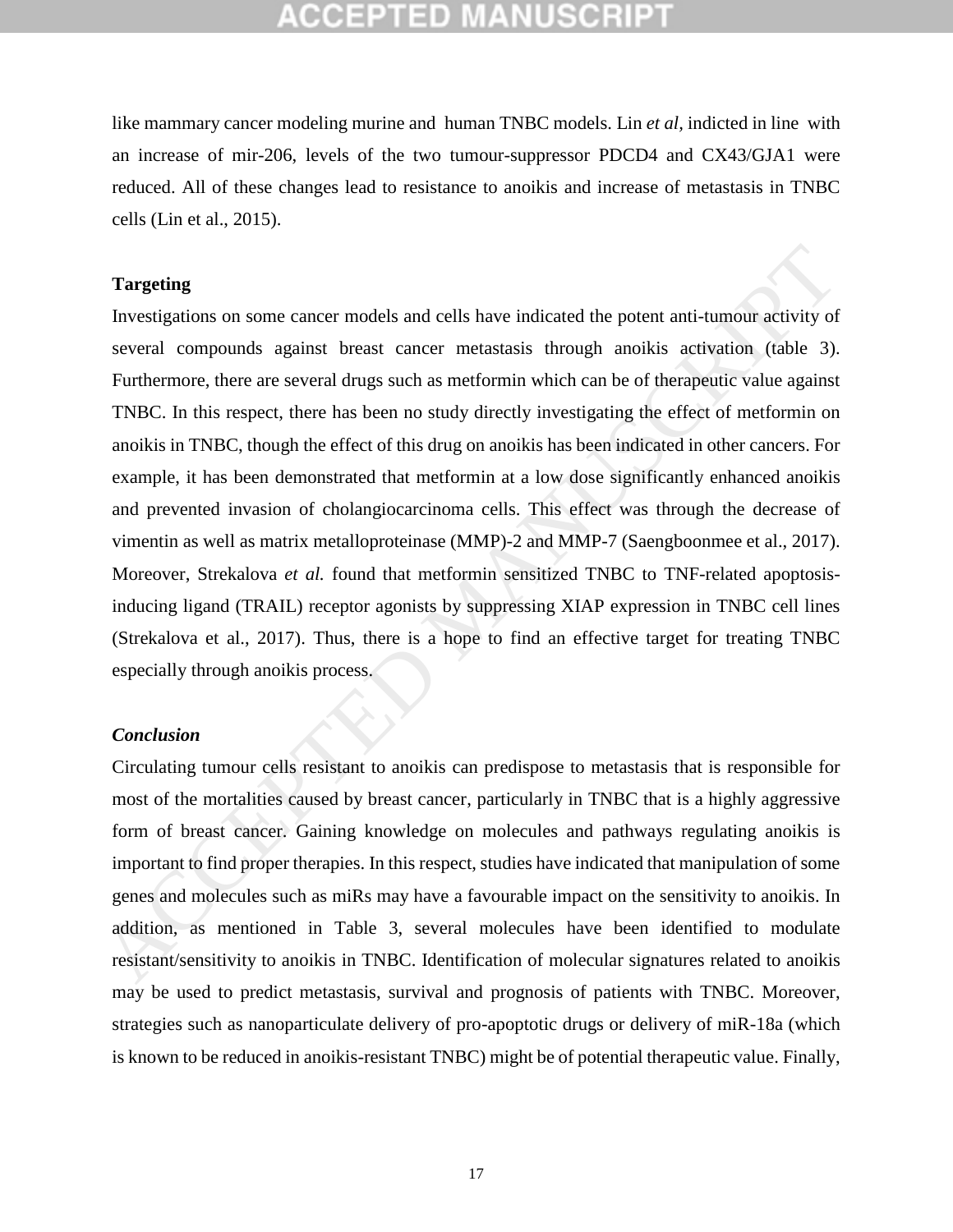#### COEP ED

potential pharmacological modulators of anoikis need to be tested in the context of experimental and clinical studies for safety and efficacy in breast cancer patients.

**Conflict of interest:** The authors have no conflict of interest to disclose.

### **Acknowledgment**

This manuscript was extract from the thesis of Mr. Amir Tajbakhsh and supported by the Mashhad Acknowledgment<br>
This manuscript was extract from the thesis of Mr. Amir Tajbakhsh and supported by the Mashhad<br>
university of science (Grant Number: 940789).<br>
Accepted Manuscript was extract from the thresis of Mr. Amir Ta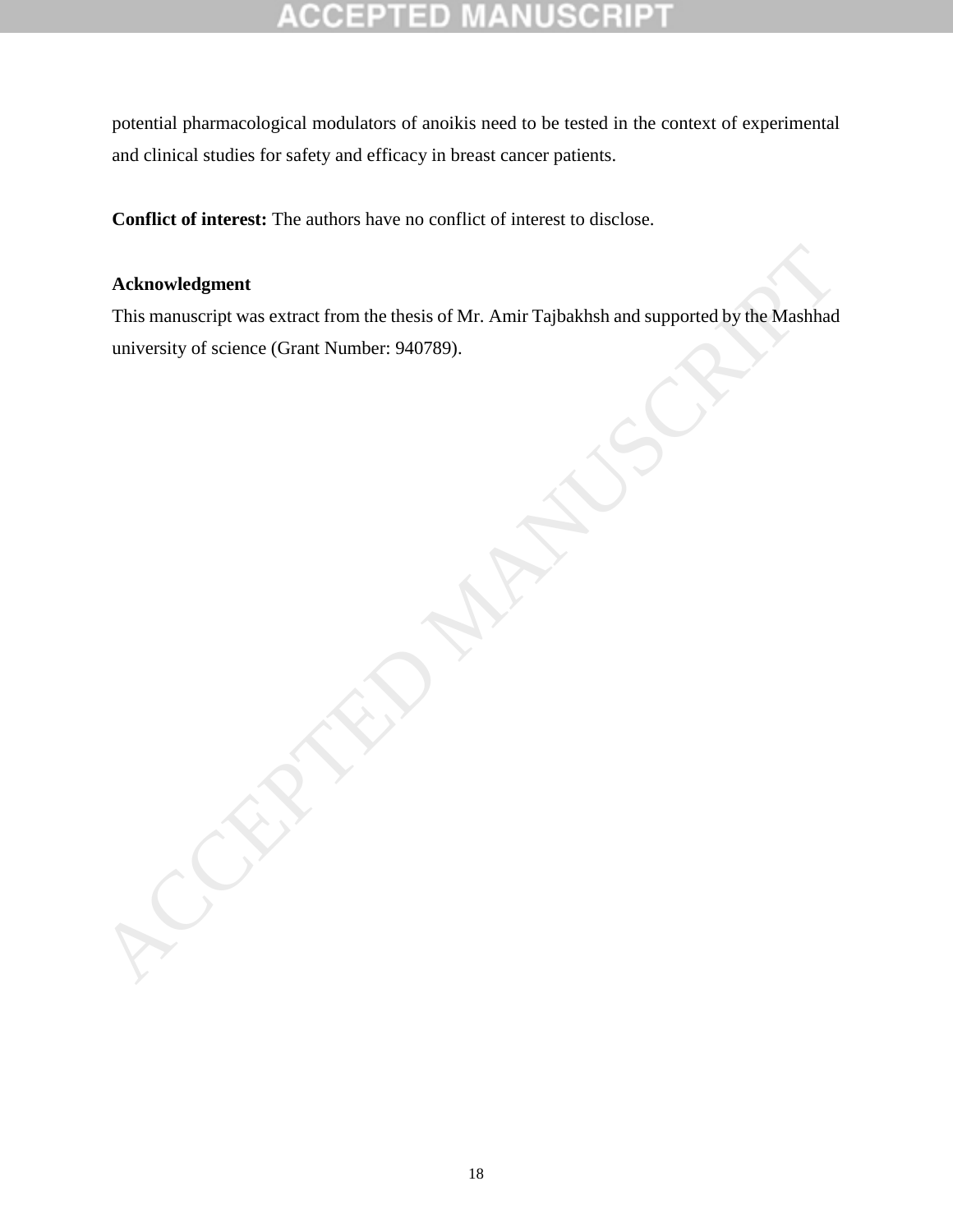# egepted M

### **References**

<span id="page-19-1"></span>Al-Haddad, S., Zhang, Z., Leygue, E., Snell, L., Huang, A., Niu, Y., Hiller-Hitchcock, T., Hole, K., Murphy, L.C., Watson, P.H., 1999. Psoriasin (S100A7) expression and invasive breast cancer. Am J Pathol 155(6), 2057-2066.

<span id="page-19-2"></span>Ambrosone, C.B., Freudenheim, J.L., Thompson, P.A., Bowman, E., Vena, J.E., Marshall, J.R., Graham, S., Laughlin, R., Nemoto, T., Shields, P.G., 1999. Manganese superoxide dismutase (MnSOD) genetic polymorphisms, dietary antioxidants, and risk of breast cancer. Cancer research 59(3), 602-606.

<span id="page-19-13"></span>An, H., Kim, J.Y., Oh, E., Lee, N., Cho, Y., Seo, J.H., 2015. Salinomycin promotes anoikis and decreases the CD44+/CD24- stem-like population via inhibition of STAT3 activation in MDA-MB-231 cells. PLoS ONE 10(11).

Baldwin, A.S., 2001. Series introduction: the transcription factor NF-κB and human disease. The Journal of clinical investigation 107(1), 3-6.

<span id="page-19-8"></span>Bash, J., Zong, W.X., Banga, S., Rivera, A., Ballard, D.W., Ron, Y., Gelinas, C., 1999. Rel/NF-kappaB can trigger the Notch signaling pathway by inducing the expression of Jagged1, a ligand for Notch receptors. Embo j 18(10), 2803-2811.

<span id="page-19-5"></span>Brown, K.A., Aakre, M.E., Gorska, A.E., Price, J.O., Eltom, S.E., Pietenpol, J.A., Moses, H.L., 2004. Induction by transforming growth factor-beta1 of epithelial to mesenchymal transition is a rare event in vitro. Breast cancer research : BCR 6(3), R215-231.

<span id="page-19-4"></span>Brown, K.A., Aakre, M.E., Gorska, A.E., Price, J.O., Eltom, S.E., Pietenpol, J.A., Moses, H.L., 2004. Induction by transforming growth factor-β1 of epithelial to mesenchymal transition is a rare event in vitro. Breast Cancer Research 6(3), R215.

<span id="page-19-10"></span><span id="page-19-9"></span>Byerly, J., Halstead-Nussloch, G., Ito, K., Katsyv, I., Irie, H.Y., 2016. PRKCQ promotes oncogenic growth and anoikis resistance of a subset of triple-negative breast cancer cells. Breast Cancer Research 18(1). Cairns, R.A., Harris, I.S., Mak, T.W., 2011. Regulation of cancer cell metabolism. Nat Rev Cancer 11(2), 85-95.

<span id="page-19-14"></span>Chang, H.W., Wang, H.C., Chen, C.Y., Hung, T.W., Hou, M.F., Yuan, S.S.F., Huang, C.J., Tseng, C.N., 2014. 5-Azacytidine induces anoikis, inhibits mammosphere formation and reduces metalloproteinase 9 activity in mcf-7 human breast cancer cells. Molecules 19(3), 3149-3159.

<span id="page-19-15"></span><span id="page-19-11"></span>Chen, I.H., Shih, H.C., Hsieh, P.W., Chang, F.R., Wu, Y.C., Wu, C.C., 2015. HPW-RX40 restores anoikis sensitivity of human breast cancer cells by inhibiting integrin/FAK signaling. Toxicology and Applied Pharmacology 289(2), 330-340.

Chen, Y., Wu, Y.-r., Yang, H.-y., Li, X.-z., Jie, M.-m., Hu, C.-j., Wu, Y.-y., Yang, S.-m., Yang, Y.-b., 2018. Prolyl isomerase Pin1: a promoter of cancer and a target for therapy. Cell Death & Disease 9(9), 883. Cieply, B., Farris, J., Denvir, J., Ford, H.L., Frisch, S.M., 2013. Epithelial-mesenchymal transition and tumor suppression are controlled by a reciprocal feedback loop between ZEB1 and Grainyhead-like-2. Cancer research 73(20), 6299-6309. Laughlin, R., Nemeto, T., Shields, P.G., 1999. Manganese superoxide dismutate (MnSO) genetic<br>ACC, APC, APC, AD. E., A., Che, N., Che, N., Che, N., 2015. Salinonyini promotes anotiks and decreases the<br>AC, H., Kim, J.V., Oh,

<span id="page-19-6"></span><span id="page-19-0"></span>D'Amato, N.C., Rogers, T.J., Gordon, M.A., Greene, L.I., Cochrane, D.R., Spoelstra, N.S., Nemkov, T.G., D'Alessandro, A., Hansen, K.C., Richer, J.K., 2015. A TDO2-AhR Signaling Axis Facilitates Anoikis Resistance and Metastasis in Triple-Negative Breast Cancer. Cancer research 75(21), 4651-4664.

<span id="page-19-3"></span>D'Amato, N.C., Rogers, T.J., Gordon, M.A., Greene, L.I., Cochrane, D.R., Spoelstra, N.S., Nemkov, T.G., D'Alessandro, A., Hansen, K.C., Richer, J.K., 2015. A TDO2-AhR signaling axis facilitates anoikis resistance and metastasis in triple-negative breast cancer. Cancer research 75(21), 4651-4664.

<span id="page-19-12"></span><span id="page-19-7"></span>D'Amato, N.C., Rogers, T.J., Gordon, M.A., Greene, L.I., Cochrane, D.R., Spoelstra, N.S., Nemkov, T.G., D'Alessandro, A., Hansen, K.C., Richer, J.K., 2015. A TDO2-AhR Signaling Axis Facilitates Anoikis Resistance and Metastasis in Triple-Negative Breast Cancer. Cancer research 75(21), 4651-4664. Das, R., Mahabeleshwar, G.H., Kundu, G.C., 2003. Osteopontin stimulates cell motility and nuclear factor kappa B-mediated secretion of urokinase type plasminogen activator through phosphatidylinositol 3-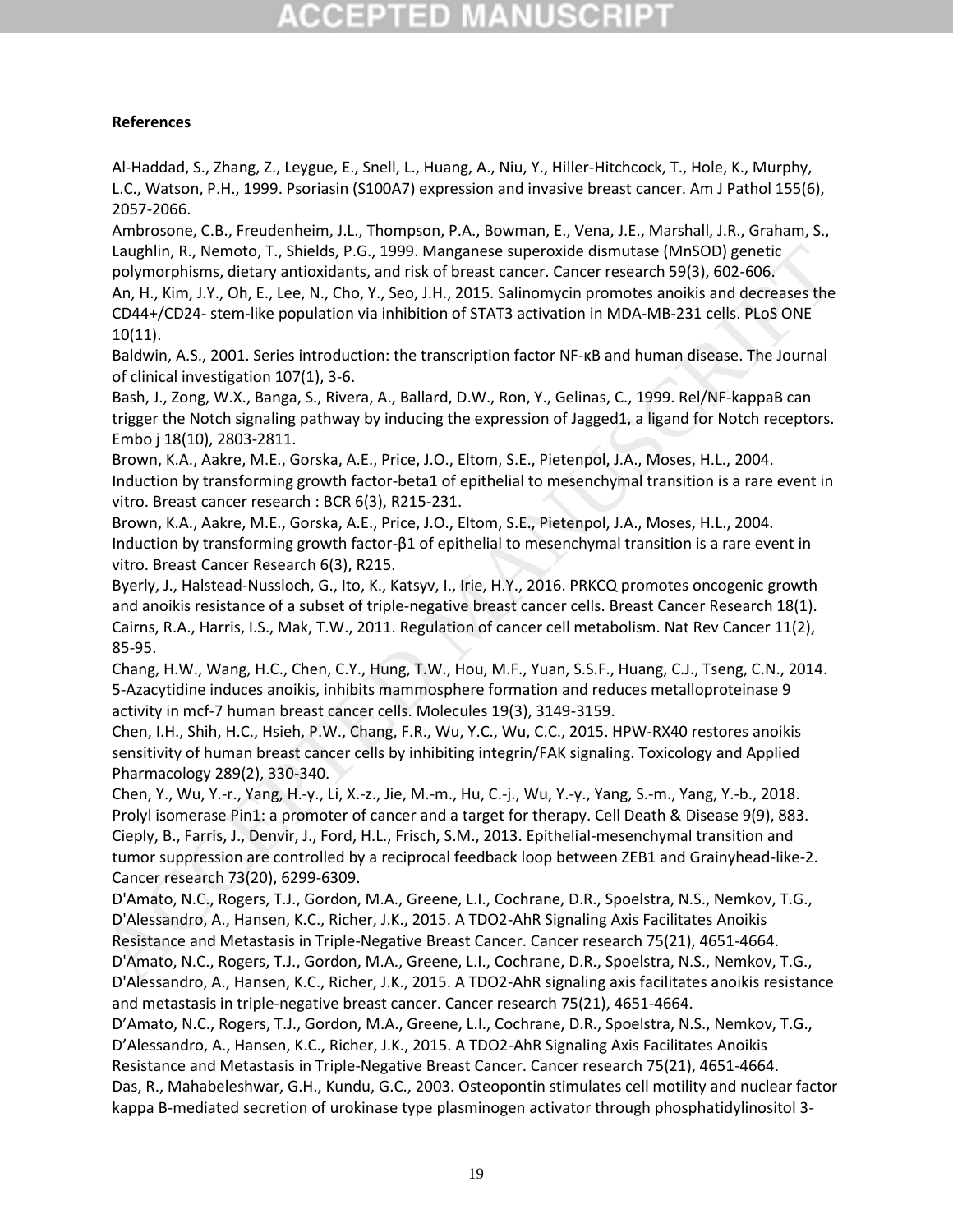# CGEPTED M

kinase/Akt signaling pathways in breast cancer cells. Journal of Biological Chemistry 278(31), 28593- 28606.

<span id="page-20-13"></span>Davison, C.A., Durbin, S.M., Thau, M.R., Zellmer, V.R., Chapman, S.E., Diener, J., Wathen, C., Leevy, W.M., Schafer, Z.T., 2013. Antioxidant enzymes mediate survival of breast cancer cells deprived of extracellular matrix. Cancer research 73(12), 3704-3715.

<span id="page-20-8"></span><span id="page-20-4"></span>Eddy, S.F., Guo, S., Demicco, E.G., Romieu-Mourez, R., Landesman-Bollag, E., Seldin, D.C., Sonenshein, G.E., 2005. Inducible IkappaB kinase/IkappaB kinase epsilon expression is induced by CK2 and promotes aberrant nuclear factor-kappaB activation in breast cancer cells. Cancer research 65(24), 11375-11383. Emberley, E.D., Niu, Y., Curtis, L., Troup, S., Mandal, S.K., Myers, J.N., Gibson, S.B., Murphy, L.C., Watson, P.H., 2005. The S100A7-c-Jun activation domain binding protein 1 pathway enhances prosurvival pathways in breast cancer. Cancer research 65(13), 5696-5702. GE., 2005. Inducibe likappals kinase pisate ansels in since persiston is induced by CC2 and promotios.<br>
aberrant nuclear factor-kappals activation in breast cancer cells. Cancer research 65(24), 11375-11383.<br>
P.H., 2005. T

<span id="page-20-3"></span>Emberley, E.D., Niu, Y., Njue, C., Kliewer, E.V., Murphy, L.C., Watson, P.H., 2003. Psoriasin (S100A7) expression is associated with poor outcome in estrogen receptor-negative invasive breast cancer. Clin Cancer Res 9(7), 2627-2631.

<span id="page-20-1"></span>Frisch, S.M., Schaller, M., Cieply, B., 2013. Mechanisms that link the oncogenic epithelial-mesenchymal transition to suppression of anoikis. J Cell Sci 126(Pt 1), 21-29.

<span id="page-20-11"></span>Giannoni, E., Buricchi, F., Grimaldi, G., Parri, M., Cialdai, F., Taddei, M.L., Raugei, G., Ramponi, G., Chiarugi, P., 2008. Redox regulation of anoikis: reactive oxygen species as essential mediators of cell survival. Cell Death Differ 15(5), 867-878.

<span id="page-20-10"></span>Giannoni, E., Buricchi, F., Raugei, G., Ramponi, G., Chiarugi, P., 2005. Intracellular reactive oxygen species activate Src tyrosine kinase during cell adhesion and anchorage-dependent cell growth. Mol Cell Biol 25(15), 6391-6403.

<span id="page-20-12"></span>Giannoni, E., Fiaschi, T., Ramponi, G., Chiarugi, P., 2009. Redox regulation of anoikis resistance of metastatic prostate cancer cells: key role for Src and EGFR-mediated pro-survival signals. Oncogene 28(20), 2074-2086.

<span id="page-20-0"></span>Gillies, R.J., Robey, I., Gatenby, R.A., 2008. Causes and consequences of increased glucose metabolism of cancers. J Nucl Med 49 Suppl 2, 24s-42s.

<span id="page-20-15"></span>Gregory, P.A., Bert, A.G., Paterson, E.L., Barry, S.C., Tsykin, A., Farshid, G., Vadas, M.A., Khew-Goodall, Y., Goodall, G.J., 2008. The miR-200 family and miR-205 regulate epithelial to mesenchymal transition by targeting ZEB1 and SIP1. Nature cell biology 10(5), 593-601.

<span id="page-20-7"></span>Han, D., Wu, G., Chang, C., Zhu, F., Xiao, Y., Li, Q., Zhang, T., Zhang, L., 2015. Disulfiram inhibits TGF-betainduced epithelial-mesenchymal transition and stem-like features in breast cancer via ERK/NFkappaB/Snail pathway. Oncotarget 6(38), 40907-40919.

<span id="page-20-9"></span><span id="page-20-2"></span>Hanahan, D., Weinberg, R.A., 2011. Hallmarks of cancer: the next generation. Cell 144(5), 646-674. Hawk, M.A., Schafer, Z.T., 2018. Mechanisms of redox metabolism and cancer cell survival during extracellular matrix detachment. J Biol Chem 293(20), 7531-7537.

<span id="page-20-5"></span>Hedley, B.D., Vaidya, K.S., Phadke, P., MacKenzie, L., Dales, D.W., Postenka, C.O., MacDonald, I.C., Chambers, A.F., 2008. BRMS1 suppresses breast cancer metastasis in multiple experimental models of metastasis by reducing solitary cell survival and inhibiting growth initiation. Clinical and Experimental Metastasis 25(7), 727-740.

<span id="page-20-14"></span>Hoshiya, Y., Gupta, V., Segev, D.L., Hoshiya, M., Carey, J.L., Sasur, L.M., Tran, T.T., Ha, T.U., Maheswaran, S., 2003. Mullerian inhibiting substance induces NF kappa B signaling in breast and prostate cancer cells. Molecular and Cellular Endocrinology 211(1-2), 43-49.

<span id="page-20-6"></span>Hou, J., Zhou, Z., Chen, X., Zhao, R., Yang, Z., Wei, N., Ni, Q., Feng, Y., Yu, X., Ma, J., Guo, X., 2016. HER2 reduces breast cancer radiosensitivity by activating focal adhesion kinase in vitro and in vivo. Oncotarget 7(29), 45186-45198.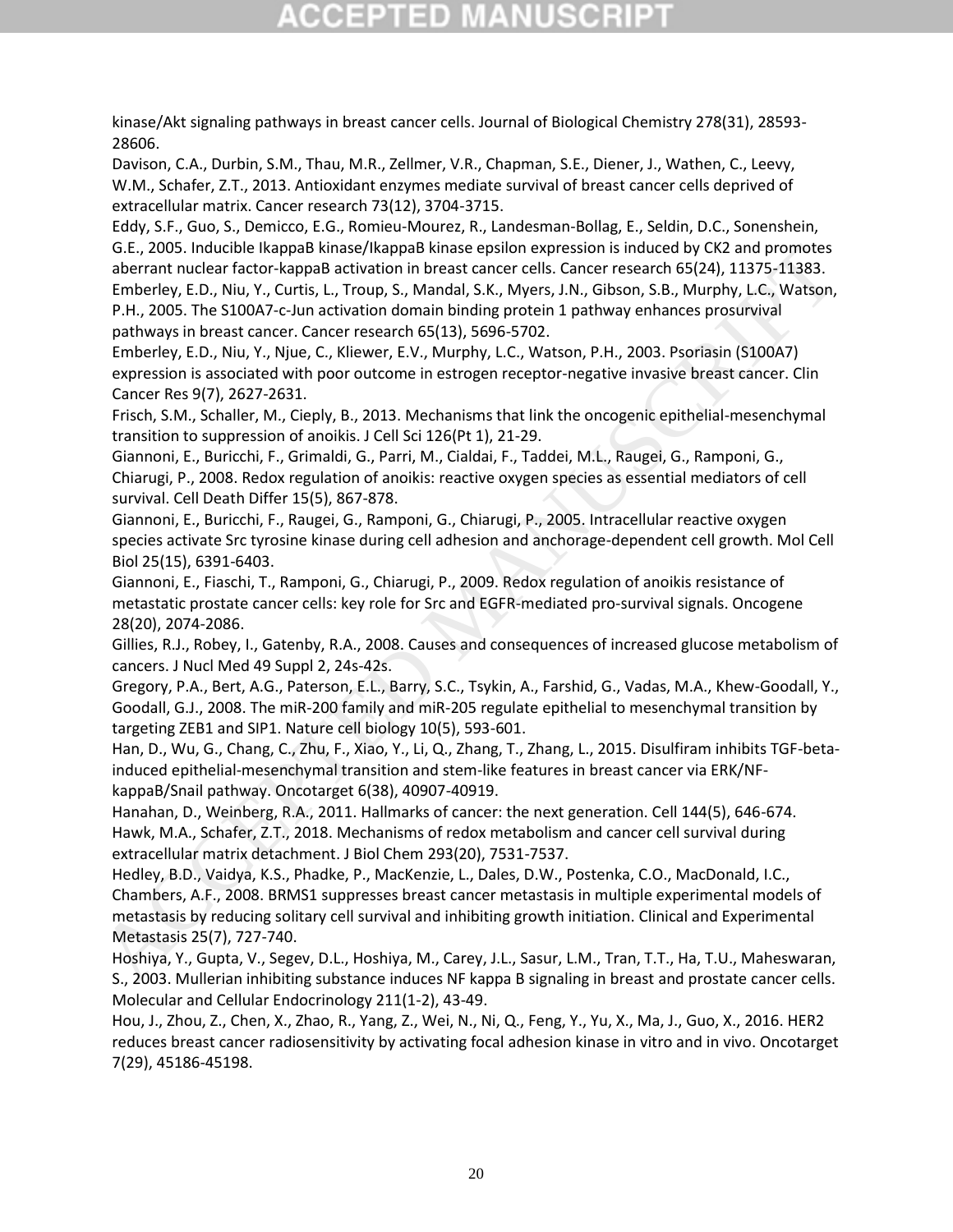# CCEPTED M

<span id="page-21-14"></span>House, C.D., Grajales, V., Ozaki, M., Jordan, E., Wubneh, H., Kimble, D.C., James, J.M., Kim, M.K., Annunziata, C.M., 2018. IKKε cooperates with either MEK or non-canonical NF-kB driving growth of triple-negative breast cancer cells in different contexts. BMC Cancer 18(1).

<span id="page-21-15"></span>Howe, E.N., Cochrane, D.R., Cittelly, D.M., Richer, J.K., 2012. miR-200c targets a NF-kappaB up-regulated TrkB/NTF3 autocrine signaling loop to enhance anoikis sensitivity in triple negative breast cancer. PLoS One 7(11), e49987.

<span id="page-21-1"></span>Howe, E.N., Cochrane, D.R., Cittelly, D.M., Richer, J.K., 2012. miR-200c targets a NF-κB up-regulated TrkB/NTF3 autocrine signaling loop to enhance anoikis sensitivity in triple negative breast cancer. PloS one 7(11), e49987.

<span id="page-21-5"></span>Huan, Y., Wu, D., Zhou, D., Sun, B., Li, G., 2015. DBC1 promotes anoikis resistance of gastric cancer cells by regulating NF-kappaB activity. Oncol Rep 34(2), 843-849.

<span id="page-21-8"></span>Hussain, S., Ganesan, R., Reynolds, G., Gross, L., Stevens, A., Pastorek, J., Murray, P., Perunovic, B., Anwar, M., Billingham, L., 2007. Hypoxia-regulated carbonic anhydrase IX expression is associated with poor survival in patients with invasive breast cancer. British journal of cancer 96(1), 104-109.

<span id="page-21-0"></span>Im, N.-K., Jang, W.J., Jeong, C.-H., Jeong, G.-S., 2014. Delphinidin suppresses PMA-induced MMP-9 expression by blocking the Nf-κB activation through MAPK signaling pathways in MCF-7 human breast carcinoma cells. Journal of medicinal food 17(8), 855-861.

<span id="page-21-9"></span><span id="page-21-7"></span>Insua-Rodriguez, J., Oskarsson, T., 2016. The extracellular matrix in breast cancer. Adv Drug Deliver Rev 97, 41-55.

Ito, K., Park, S.H., Nayak, A., Byerly, J.H., Irie, H.Y., 2016. PTK6 inhibition suppresses metastases of triplenegative breast cancer via SNAIL-dependent E-cadherin regulation. Cancer research 76(15), 4406-4417. Julien, S., Puig, I., Caretti, E., Bonaventure, J., Nelles, L., van Roy, F., Dargemont, C., de Herreros, A.G., Bellacosa, A., Larue, L., 2007. Activation of NF-kappaB by Akt upregulates Snail expression and induces epithelium mesenchyme transition. Oncogene 26(53), 7445-7456. Howe, E.N., Cochrane, D.R., Cittleliy, D.M., Richer, J.K., 2012. mik 2000: largets a NF-48 up-regulated<br>
TrkB/NFT3 autorcine signaling loop to enhance anoikis sensitivity in triple negative breast cancer. PloS<br>
Huan, Y., W

<span id="page-21-6"></span><span id="page-21-3"></span>Kamarajugadda, S., Cai, Q., Chen, H., Nayak, S., Zhu, J., He, M., Jin, Y., Zhang, Y., Ai, L., Martin, S.S., Tan, M., Lu, J., 2013. Manganese superoxide dismutase promotes anoikis resistance and tumor metastasis. Cell death & disease 4, e504.

<span id="page-21-11"></span>Kim, B.G., An, H.J., Kang, S., Choi, Y.P., Gao, M.Q., Park, H., Cho, N.H., 2011. Laminin-332-rich tumor microenvironment for tumor invasion in the interface zone of breast cancer. Am J Pathol 178(1), 373- 381.

<span id="page-21-10"></span>Kim, B.G., Gao, M.Q., Choi, Y.P., Kang, S., Park, H.R., Kang, K.S., Cho, N.H., 2012. Invasive breast cancer induces laminin-332 upregulation and integrin beta4 neoexpression in myofibroblasts to confer an anoikis-resistant phenotype during tissue remodeling. Breast cancer research : BCR 14(3), R88. Kim, J.B., Yu, J.H., Ko, E., Lee, K.W., Song, A.K., Park, S.Y., Shin, I., Han, W., Noh, D.Y., 2010. The alkaloid

<span id="page-21-17"></span>Berberine inhibits the growth of Anoikis-resistant MCF-7 and MDA-MB-231 breast cancer cell lines by inducing cell cycle arrest. Phytomedicine 17(6), 436-440.

<span id="page-21-13"></span><span id="page-21-4"></span>Kim, J.E., Chen, J., Lou, Z., 2008. DBC1 is a negative regulator of SIRT1. Nature 451(7178), 583-586. Kim, J.Y., Lee, N., Kim, Y.J., Cho, Y., An, H., Oh, E., Cho, T.M., Sung, D., Seo, J.H., 2017. Disulfiram induces anoikis and suppresses lung colonization in triple-negative breast cancer via calpain activation. Cancer Letters 386, 151-160.

<span id="page-21-2"></span>Kim, Y.N., Koo, K.H., Sung, J.Y., Yun, U.J., Kim, H., 2012. Anoikis resistance: an essential prerequisite for tumor metastasis. Int J Cell Biol 2012, 306879.

<span id="page-21-16"></span>Krutilina, R., Sun, W., Sethuraman, A., Brown, M., Seagroves, T.N., Pfeffer, L.M., Ignatova, T., Fan, M., 2014. MicroRNA-18a inhibits hypoxia-inducible factor 1α activity and lung metastasis in basal breast cancers. Breast Cancer Research 16(4).

<span id="page-21-12"></span>Kumar, P., Yadav, A., Patel, S.N., Islam, M., Pan, Q., Merajver, S.D., Teknos, T.N., 2010.

Tetrathiomolybdate inhibits head and neck cancer metastasis by decreasing tumor cell motility, invasiveness and by promoting tumor cell anoikis. Molecular Cancer 9.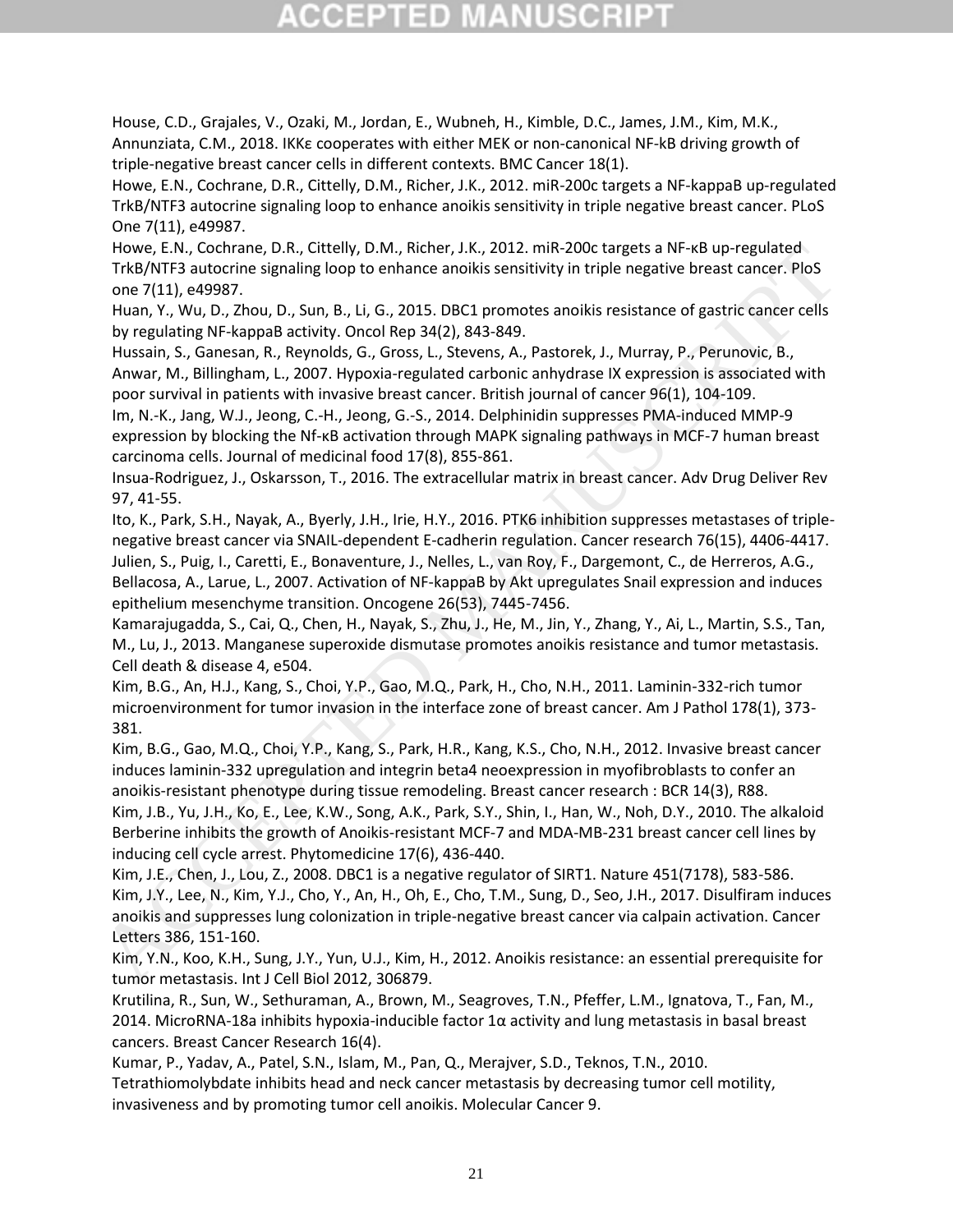# CGEPTED M

<span id="page-22-16"></span>Lee, H., Park, S., Kim, J.B., Kim, J., Kim, H., 2013. Entrapped doxorubicin nanoparticles for the treatment of metastatic anoikis-resistant cancer cells. Cancer Letters 332(1), 110-119.

<span id="page-22-11"></span>Leong, K.G., Niessen, K., Kulic, I., Raouf, A., Eaves, C., Pollet, I., Karsan, A., 2007. Jagged1-mediated Notch activation induces epithelial-to-mesenchymal transition through Slug-induced repression of E-cadherin. Journal of Experimental Medicine 204(12), 2935-2948.

<span id="page-22-7"></span>Liao, S.-J., Zhou, Y.-H., Yuan, Y., Li, D., Wu, F.-H., Wang, Q., Zhu, J.-H., Yan, B., Wei, J.-J., Zhang, G.-M., 2012. Triggering of Toll-like receptor 4 on metastatic breast cancer cells promotes  $\alpha \nu \beta$ 3-mediated adhesion and invasive migration. Breast cancer research and treatment 133(3), 853-863.

<span id="page-22-14"></span>Lin, C.C., Sharma, S.B., Farrugia, M.K., McLaughlin, S.L., Ice, R.J., Loskutov, Y.V., Pugacheva, E.N., Brundage, K.M., Chen, D., Ruppert, J.M., 2015. Kruppel-like factor 4 signals through microRNA-206 to promote tumor initiation and cell survival. Oncogenesis 4(6), e155.

<span id="page-22-1"></span>Litchfield, L.M., Appana, S.N., Datta, S., Klinge, C.M., 2014. COUP-TFII inhibits NFkappaB activation in endocrine-resistant breast cancer cells. Molecular and cellular endocrinology 382(1), 358-367.

<span id="page-22-2"></span>Litchfield, L.M., Appana, S.N., Datta, S., Klinge, C.M., 2014. COUP-TFII inhibits NFkappaB activation in endocrine-resistant breast cancer cells. Mol Cell Endocrinol 382(1), 358-367.

<span id="page-22-15"></span>Mahabeleshwar, G.H., Kundu, G.C., 2003. Tyrosine kinase p56(lck) regulates cell motility and nuclear factor kappa B-mediated secretion of urokinase type plasminogen activator through tyrosine phosphorylation of I kappa B alpha following hypoxia/reoxygenation. Journal of Biological Chemistry 278(52), 52598-52612.

<span id="page-22-5"></span>Murray, M.F., 2007. The human indoleamine 2, 3-dioxygenase gene and related human genes. Current drug metabolism 8(3), 197-200.

<span id="page-22-17"></span><span id="page-22-9"></span>Muscella, A., Calabriso, N., Vetrugno, C., Urso, L., Fanizzi, F.P., De Pascali, S.A., Marsigliante, S., 2010. Sublethal concentrations of the platinum(II) complex [Pt(O,O′-acac) (γ-acac)(DMS)] alter the motility and induce anoikis in MCF-7 cells. British Journal of Pharmacology 160(6), 1362-1377.

Mutrie, J.C., Chambers, A.F., Tuck, A.B., 2011. Osteopontin increases breast cancer cell sensitivity to specific signaling pathway inhibitors in preclinical models. Cancer biology & therapy 12(8), 680-690. Neophytou, C., Boutsikos, P., Papageorgis, P., 2018. Molecular Mechanisms and Emerging Therapeutic Targets of Triple-Negative Breast Cancer Metastasis. Front Oncol 8, 31. 2012. Triggeing of Toll-like receptor 4 on metalatiof breat cancer cells promotes owis-mediated<br>adhesion and invasive migration. Breast cancer research and treatment 133(3), 853-863.<br>Unid, C.C, Sharma, S.B., Farrugia, M.K.

<span id="page-22-12"></span><span id="page-22-0"></span>Oronsky, B.T., Oronsky, N., Fanger, G.R., Parker, C.W., Caroen, S.Z., Lybeck, M., Scicinski, J.J., 2014. Follow the ATP: tumor energy production: a perspective. Anticancer Agents Med Chem 14(9), 1187- 1198.

<span id="page-22-10"></span>Pan, Q., Kleer, C.G., Van Golen, K.L., Irani, J., Bottema, K.M., Bias, C., De Carvalho, M., Mesri, E.A., Robins, D.M., Dick, R.D., 2002. Copper deficiency induced by tetrathiomolybdate suppresses tumor growth and angiogenesis. Cancer research 62(17), 4854-4859.

Park, S.H., Riley IV, P., Frisch, S.M., 2013. Regulation of anoikis by deleted in breast cancer-1 (DBC1) through NF-κB. Apoptosis 18(8), 949-962.

<span id="page-22-6"></span><span id="page-22-4"></span>Park, S.H., Riley, P.t., Frisch, S.M., 2013. Regulation of anoikis by deleted in breast cancer-1 (DBC1) through NF-kappaB. Apoptosis : an international journal on programmed cell death 18(8), 949-962. Parvani, J.G., Taylor, M.A., Schiemann, W.P., 2011. Noncanonical TGF-β signaling during mammary tumorigenesis. Journal of mammary gland biology and neoplasia 16(2), 127-146.

<span id="page-22-13"></span><span id="page-22-3"></span>Petersson, S., Bylander, A., Yhr, M., Enerback, C., 2007. S100A7 (Psoriasin), highly expressed in ductal carcinoma in situ (DCIS), is regulated by IFN-gamma in mammary epithelial cells. BMC Cancer 7, 205. Pillai, R.S., Bhattacharyya, S.N., Filipowicz, W., 2007. Repression of protein synthesis by miRNAs: how many mechanisms? Trends in cell biology 17(3), 118-126.

<span id="page-22-8"></span>Postovit, L.-M., Abbott, D.E., Payne, S.L., Wheaton, W.W., Margaryan, N.V., Sullivan, R., Jansen, M.K., Csiszar, K., Hendrix, M.J.C., Kirschmann, D.A., 2008. Hypoxia/reoxygenation: A dynamic regulator of lysyl oxidase-facilitated breast cancer migration. Journal of Cellular Biochemistry 103(5), 1369-1378.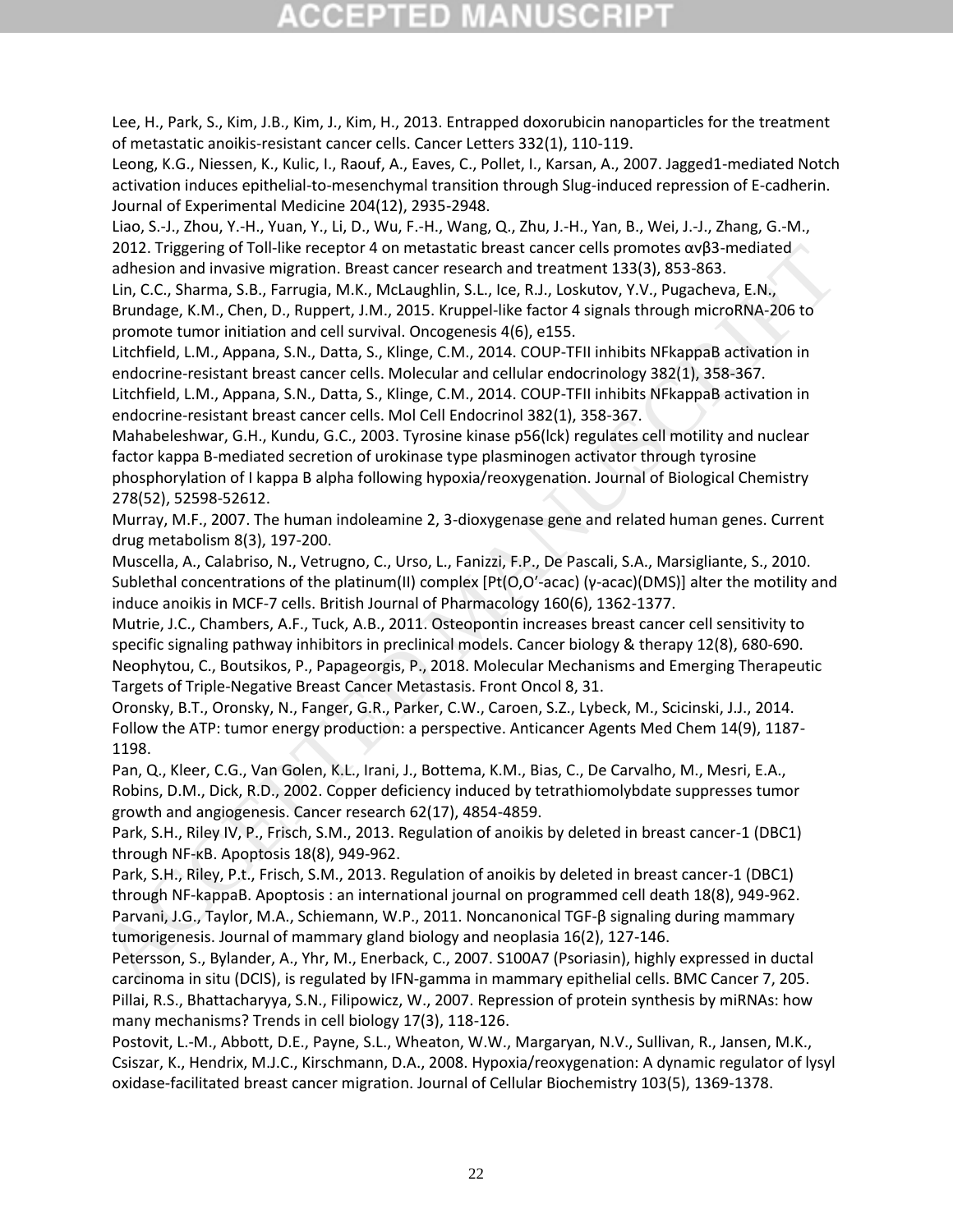<span id="page-23-5"></span>Poulter, J., Dickerson, J., White, W., 1984. Tryptophan metabolism in patients with breast cancer. Acta vitaminologica et enzymologica 7(1-2), 93-97.

<span id="page-23-13"></span>Provenzano, P.P., Inman, D.R., Eliceiri, K.W., Keely, P.J., 2009. Matrix density-induced mechanoregulation of breast cell phenotype, signaling and gene expression through a FAK-ERK linkage. Oncogene 28(49), 4326-4343.

<span id="page-23-9"></span>Raja, R., Kale, S., Thorat, D., Soundararajan, G., Lohite, K., Mane, A., Karnik, S., Kundu, G., 2014. Hypoxiadriven osteopontin contributes to breast tumor growth through modulation of HIF1α-mediated VEGFdependent angiogenesis. Oncogene 33(16), 2053-2064.

Resler, A.J., Malone, K.E., Johnson, L.G., Malkki, M., Petersdorf, E.W., McKnight, B., Madeleine, M.M., 2013. Genetic variation in TLR or NFkappaB pathways and the risk of breast cancer: a case-control study. BMC cancer 13(1), 1.

<span id="page-23-11"></span>Riganti, C., Gazzano, E., Polimeni, M., Aldieri, E., Ghigo, D., 2012. The pentose phosphate pathway: an antioxidant defense and a crossroad in tumor cell fate. Free Radic Biol Med 53(3), 421-436.

<span id="page-23-14"></span><span id="page-23-7"></span><span id="page-23-6"></span>Rofstad, E.K., Galappathi, K., Mathiesen, B., Ruud, E.-B.M., 2007. Fluctuating and diffusion-limited hypoxia in hypoxia-induced metastasis. Clinical Cancer Research 13(7), 1971-1978.

Rose, D., 1967. Tryptophan metabolism in carcinoma of the breast. The Lancet 289(7484), 239-241. Saengboonmee, C., SEUBWAI, W., CHA'ON, U., SAWANYAWISUTH, K., WONGKHAM, S., WONGKHAM, C., 2017. Metformin Exerts Antiproliferative and Anti-metastatic Effects Against Cholangiocarcinoma Cells by Targeting STAT3 and NF-ĸB. Anticancer Research 37(1), 115-123. diven one stoppening many and Michael breast turn of power literation of HiPIa-mediated VEGF-<br>Resier, A.J. Malone, K.E., Johnson, L.G., Malkki, M., Petersdorf, E.V., McKristh, B., Madeleline, M.M.,<br>2013. Genetic variation.

<span id="page-23-3"></span>Samanta, A.K., Huang, H.J., Bast, R.C., Liao, W.S.-L., 2004. Overexpression of MEKK3 confers resistance to apoptosis through activation of NFκB. Journal of Biological Chemistry 279(9), 7576-7583.

<span id="page-23-12"></span>Schafer, Z.T., Grassian, A.R., Song, L., Jiang, Z., Gerhart-Hines, Z., Irie, H.Y., Gao, S., Puigserver, P., Brugge, J.S., 2009. Antioxidant and oncogene rescue of metabolic defects caused by loss of matrix attachment. Nature 461(7260), 109-113.

<span id="page-23-17"></span>Schempp, C.M., Von Schwarzenberg, K., Schreiner, L., Kubisch, R., Müller, R., Wagner, E., Vollmar, A.M., 2014. V-ATPase inhibition regulates anoikis resistance and metastasis of cancer cells. Molecular Cancer Therapeutics 13(4), 926-937.

<span id="page-23-8"></span>Sethuraman, A., Brown, M., Seagroves, T.N., Wu, Z.H., Pfeffer, L.M., Fan, M., 2016. SMARCE1 regulates metastatic potential of breast cancer cells through the HIF1A/PTK2 pathway. Breast Cancer Research 18(1).

<span id="page-23-15"></span><span id="page-23-10"></span>Sheng, Z., Sun, W., Smith, E., Cohen, C., Sheng, Z., Xu, X.X., 2000. Restoration of positioning control following Disabled-2 expression in ovarian and breast tumor cells. Oncogene 19(42), 4847-4854. Strekalova, E., Malin, D., Rajanala, H., Cryns, V.L., 2017. Metformin sensitizes triple-negative breast cancer to proapoptotic TRAIL receptor agonists by suppressing XIAP expression. Breast Cancer Res Treat

<span id="page-23-1"></span>163(3), 435-447. Stuart, E.C., Jarvis, R.M., Rosengren, R.J., 2010. In vitro mechanism of action for the cytotoxicity elicited by the combination of epigallocatechin gallate and raloxifene in MDA-MB-231 cells. Oncology reports 24(3), 779-785.

<span id="page-23-16"></span>Su, M.L., Chang, T.M., Chiang, C.H., Chang, H.C., Hou, M.F., Li, W.S., Hung, W.C., 2014. Inhibition of chemokine (C-C Motif) receptor 7 sialylation suppresses CCL19-stimulated proliferation, invasion and anti-anoikis. PLoS ONE 9(6).

<span id="page-23-4"></span>Sung, J.Y., Kim, R., Kim, J.E., Lee, J., 2010. Balance between SIRT1 and DBC1 expression is lost in breast cancer. Cancer Sci 101(7), 1738-1744.

<span id="page-23-2"></span>Taddei, M.L., Giannoni, E., Fiaschi, T., Chiarugi, P., 2012. Anoikis: an emerging hallmark in health and diseases. J Pathol 226(2), 380-393.

<span id="page-23-0"></span>Tajbakhsh, A., Javan, F.A., Rivandi, M., Pasdar, A., 2015. TOX3 and the risk of breast cancer; an overview. Journal of Cellular Immunotherapy 1(1), 5-6.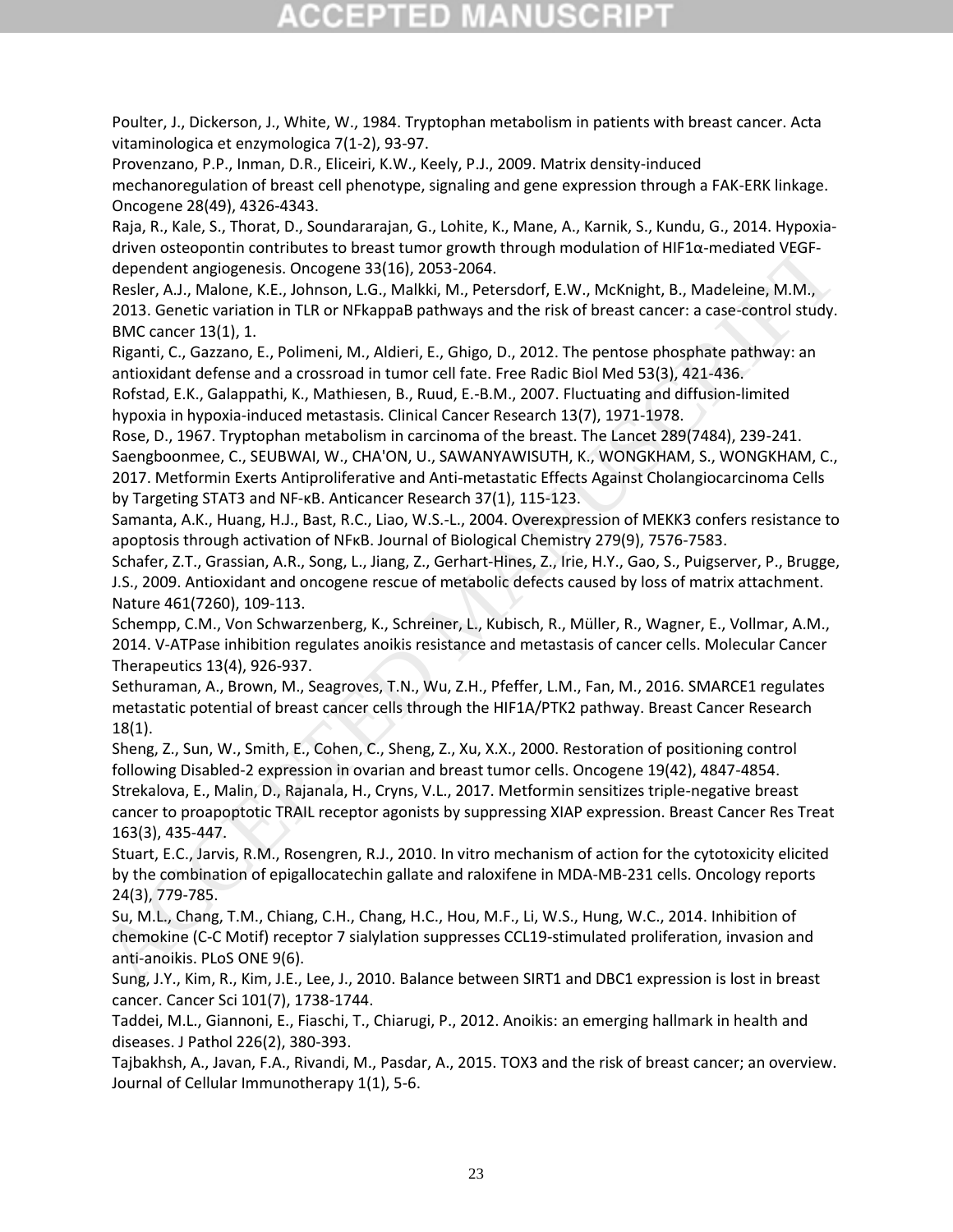# CGEPTED M

<span id="page-24-1"></span>Tajbakhsh, A., Mokhtari-Zaer, A., Rezaee, M., Afzaljavan, F., Rivandi, M., Hassanian, S.M., Ferns, G.A., Pasdar, A., Avan, A., 2017a. Therapeutic Potentials of BDNF/TrkB in Breast Cancer; Current Status and Perspectives. Journal of cellular biochemistry 118(9), 2502-2515.

<span id="page-24-5"></span>Tajbakhsh, A., Pasdar, A., Rezaee, M., Fazeli, M., Soleimanpour, S., Hassanian, S.M., FarshchiyanYazdi, Z., Rad, T.Y., Ferns, G.A., Avan, A., 2017b. The current status and perspectives regarding the clinical implication of intracellular calcium in breast cancer. J Cell Physiol.

<span id="page-24-14"></span>Taylor, M.A., Sossey-Alaoui, K., Thompson, C.L., Danielpour, D., Schiemann, W.P., 2013. TGF-beta upregulates miR-181a expression to promote breast cancer metastasis. J Clin Invest 123(1), 150-163. Tergaonkar, V., Bottero, V., Ikawa, M., Li, Q., Verma, I.M., 2003. IκB kinase-independent IκBα degradation pathway: functional NF-κB activity and implications for cancer therapy. Molecular and cellular biology 23(22), 8070-8083.

<span id="page-24-4"></span>Wang, C.Y., Mayo, M.W., Korneluk, R.G., Goeddel, D.V., Baldwin, A.S., Jr., 1998. NF-kappaB antiapoptosis: induction of TRAF1 and TRAF2 and c-IAP1 and c-IAP2 to suppress caspase-8 activation. Science 281(5383), 1680-1683.

<span id="page-24-15"></span>Wang, K., Zhu, X., Chen, Y., Yin, Y., Ma, T., 2018. Tubeimoside V sensitizes human triple negative breast cancer MDA-MB-231 cells to anoikis via regulating caveolin-1-related signaling pathways. Archives of Biochemistry and Biophysics 646, 10-15.

<span id="page-24-11"></span>Wang, S.C., Makino, K., Xia, W., Kim, J.S., Im, S.A., Peng, H., Mok, S.C., Singletary, S.E., Hung, M.C., 2001. DOC-2/hDab-2 inhibits ILK activity and induces anoikis in breast cancer cells through an Akt-independent pathway. Oncogene 20(47), 6960-6964.

<span id="page-24-2"></span>Watabe, M., Hishikawa, K., Takayanagi, A., Shimizu, N., Nakaki, T., 2004. Caffeic acid phenethyl ester induces apoptosis by inhibition of NFκB and activation of Fas in human breast cancer MCF-7 cells. Journal of Biological Chemistry 279(7), 6017-6026.

<span id="page-24-7"></span>West, N., 2010. Exploring and Exploiting the Protein S100A7 as a New Target for Breast Cancer Therapy. BRITISH COLUMBIA CANCER AGENCY VANCOUVER.

<span id="page-24-6"></span>Wolf, R., Ruzicka, T., Yuspa, S.H., 2011. Novel S100A7 (psoriasin)/S100A15 (koebnerisin) subfamily: highly homologous but distinct in regulation and function. Amino Acids 41(4), 789-796.

<span id="page-24-0"></span>Wu, J.T., Kral, J.G., 2005. The NF-κB/IκB signaling system: a molecular target in breast cancer therapy. Journal of Surgical Research 123(1), 158-169.

<span id="page-24-10"></span>Wu, Y., Jiang, W., Wang, Y., Wu, J., Saiyin, H., Qiao, X., Mei, X., Guo, B., Fang, X., Zhang, L., Lou, H., Wu, C., Qiao, S., 2012. Breast cancer metastasis suppressor 1 regulates hepatocellular carcinoma cell apoptosis via suppressing osteopontin expression. PLoS ONE 7(8).

<span id="page-24-16"></span><span id="page-24-13"></span>Wulf, G., Garg, P., Liou, Y.C., Iglehart, D., Lu, K.P., 2004. Modeling breast cancer in vivo and ex vivo reveals an essential role of Pin1 in tumorigenesis. Embo j 23(16), 3397-3407.

<span id="page-24-3"></span>Xiang, J., Hurchla, M.A., Fontana, F., Su, X., Amend, S.R., Esser, A.K., Douglas, G.J., Mudalagiriyappa, C., Luker, K.E., Pluard, T., Ademuyiwa, F.O., Romagnoli, B., Tuffin, G., Chevalier, E., Luker, G.D., Bauer, M., Zimmermann, J., Aft, R.L., Dembowsky, K., Weilbaecher, K.N., 2015. CXCR4 protein epitope mimetic antagonist POL5551 disrupts metastasis and enhances chemotherapy effect in triple-negative breast cancer. Molecular Cancer Therapeutics 14(11), 2473-2485. Taylor, M.A., Sossey-Alaoni, K., Thompson, C.L., Danielpour, D., Schiemainn, W.P., 2013. TGF-bela<br>
upregulates miR-181a expression to promote breast cancer metastasis. J. Clin Invest 123(1), 159-165.<br>
Tergaonkar, V., Botte

<span id="page-24-9"></span>Xu, J., Lamouille, S., Derynck, R., 2009. TGF-beta-induced epithelial to mesenchymal transition. Cell Res 19(2), 156-172.

<span id="page-24-8"></span>Xu, J., Lamouille, S., Derynck, R., 2009. TGF-β-induced epithelial to mesenchymal transition. Cell research 19(2), 156-172.

<span id="page-24-12"></span>Yang, L., He, Z., Yao, J., Tan, R., Zhu, Y., Li, Z., Guo, Q., Wei, L., 2018. Regulation of AMPK-related glycolipid metabolism imbalances redox homeostasis and inhibits anchorage independent growth in human breast cancer cells. Redox Biology 17, 180-191.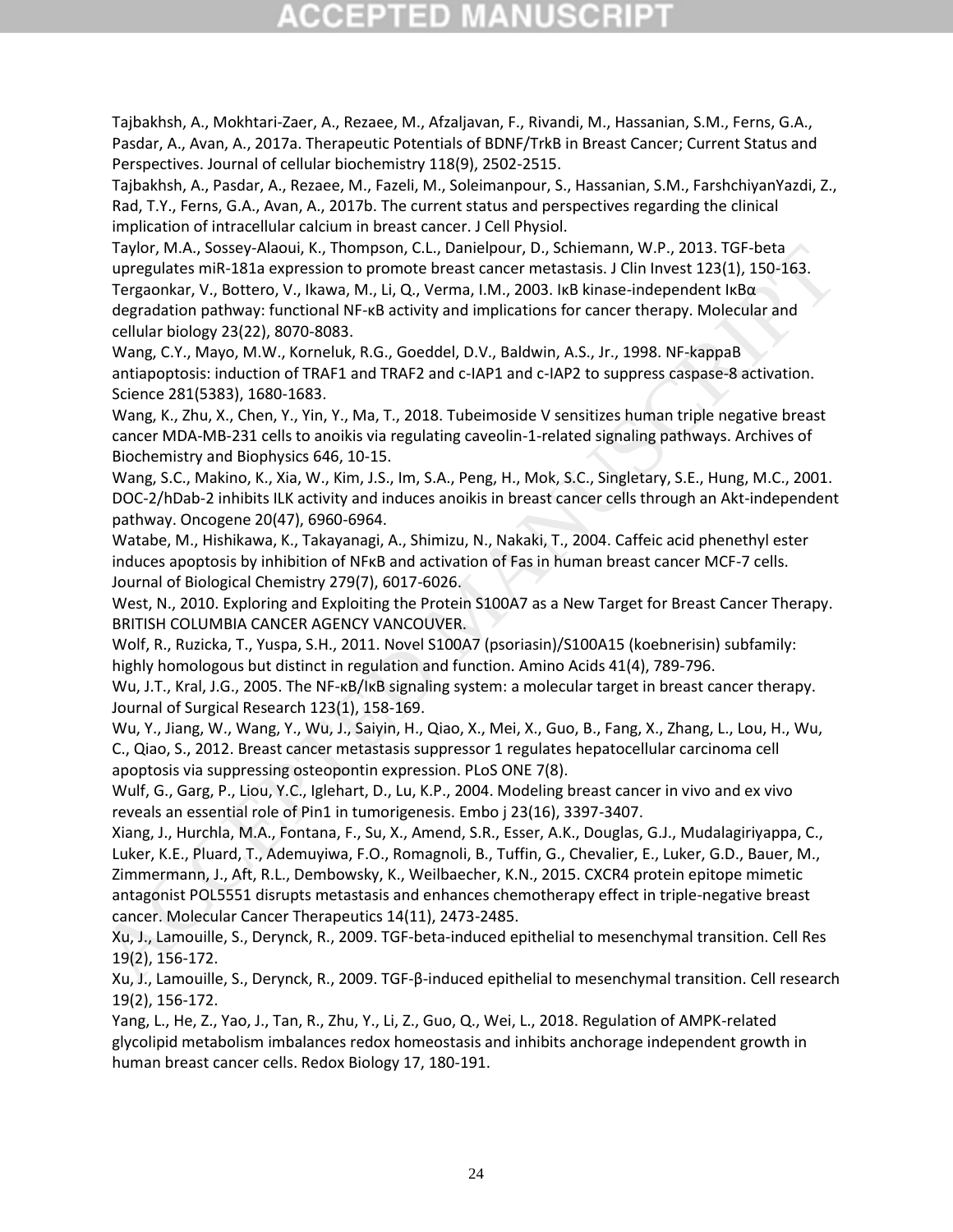<span id="page-25-0"></span>Zahir, N., Lakins, J.N., Russell, A., Ming, W., Chatterjee, C., Rozenberg, G.I., Marinkovich, M.P., Weaver, V.M., 2003. Autocrine laminin-5 ligates alpha6beta4 integrin and activates RAC and NFkappaB to mediate anchorage-independent survival of mammary tumors. J Cell Biol 163(6), 1397-1407.

<span id="page-25-5"></span>Zhang, H., Fredericks, T., Xiong, G., Qi, Y., Rychahou, P.G., Li, J.-D., Pihlajaniemi, T., Xu, W., Xu, R., 2018. Membrane associated collagen XIII promotes cancer metastasis and enhances anoikis resistance. Breast Cancer Research 20(1), 116.

<span id="page-25-6"></span>Zhang, X., Zhang, B., Gao, J., Wang, X., Liu, Z., 2013. Regulation of the MicroRNA 200b (miRNA-200b) by transcriptional regulators PEA3 and ELK-1 protein affects expression of Pin1 protein to control anoikis. Journal of Biological Chemistry 288(45), 32742-32752.

<span id="page-25-4"></span>Zhou, B.P., Hu, M.C.-T., Miller, S.A., Yu, Z., Xia, W., Lin, S.-Y., Hung, M.-C., 2000. HER-2/neu blocks tumor necrosis factor-induced apoptosis via the Akt/NF-κB pathway. Journal of Biological Chemistry 275(11), 8027-8031.

<span id="page-25-3"></span><span id="page-25-2"></span>Zhou, Y.-H., Liao, S.-J., Li, D., Luo, J., Wei, J.-J., Yan, B., Sun, R., Shu, Y., Wang, Q., Zhang, G.-M., Feng, Z.- H., 2013. TLR4 Ligand/H2O2 Enhances TGF-β1 Signaling to Induce Metastatic Potential of Non-Invasive Breast Cancer Cells by Activating Non-Smad Pathways. PLOS ONE 8(5), e65906.

Zhou, Y.H., Liao, S.J., Li, D., Luo, J., Wei, J.J., Yan, B., Sun, R., Shu, Y., Wang, Q., Zhang, G.M., Feng, Z.H., 2013a. TLR4 Ligand/H2O2 Enhances TGF-β1 Signaling to Induce Metastatic Potential of Non-Invasive Breast Cancer Cells by Activating Non-Smad Pathways. PLoS ONE 8(5). Zhang, B., Gao, J., Wang, X., Ziu 3. Regulation of the Microsoft A200 invisible income is flactor and Falcological Chemistry 286(55), 20213. PLost, B.P., Hung, M.C., 2000. HER-2/neu blocks tunnor of Biological Chemistry 2

<span id="page-25-1"></span>Zhou, Y.H., Liao, S.J., Li, D., Luo, J., Wei, J.J., Yan, B., Sun, R., Shu, Y., Wang, Q., Zhang, G.M., Feng, Z.H., 2013b. TLR4 ligand/H(2)O(2) enhances TGF-beta1 signaling to induce metastatic potential of non-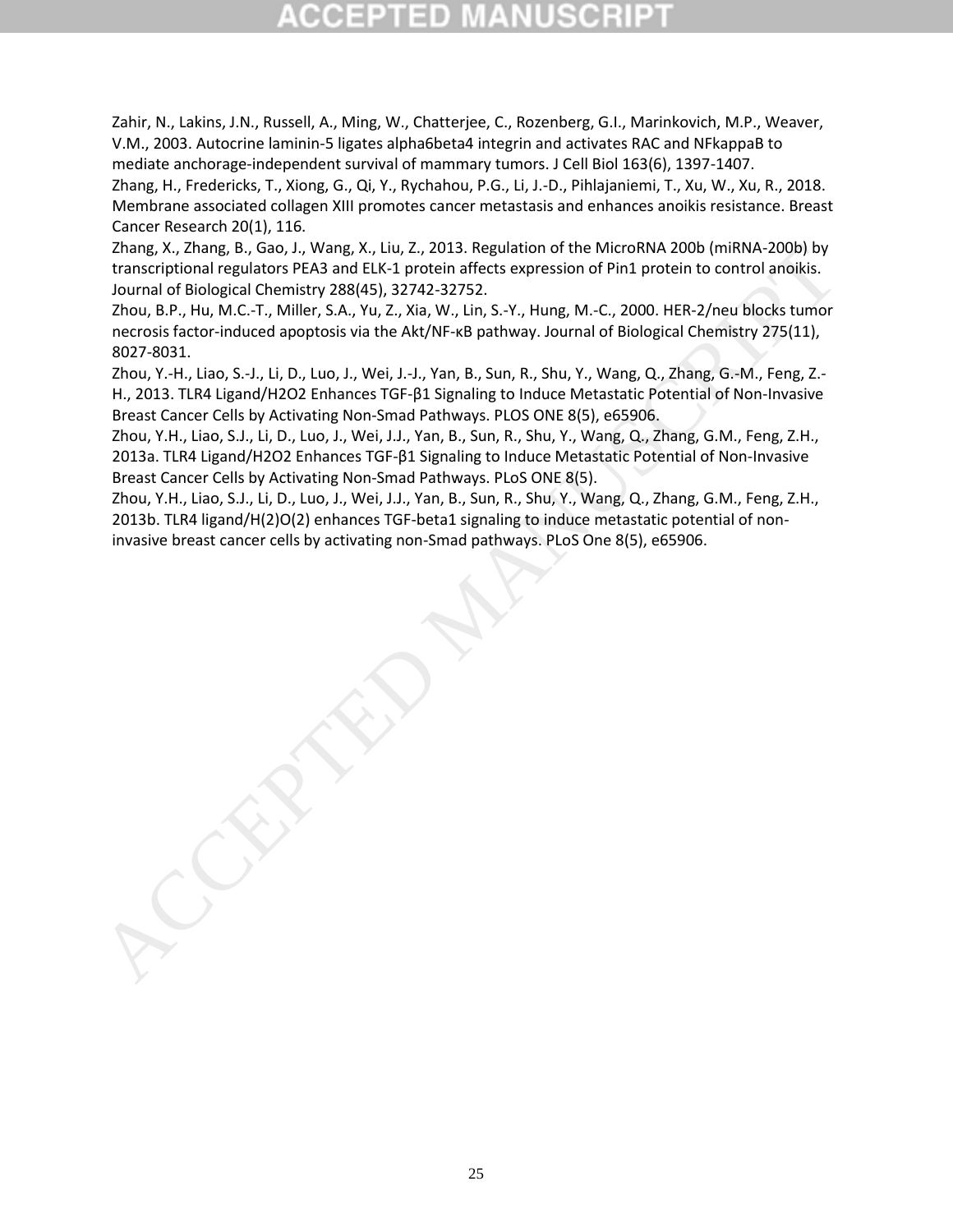#### COEP  $\Box$  D

### **Figure legends**

Figure 1: Pathways and molecular factors related to anoikis in triple-negative breast cancer (TNBCs). **Zeb1:** Zinc finger E box binding homeobox 1; **NF B**: Nuclear Factor Kappa B; TrkB: Neurotrophic receptor tyrosine kinase; **ROS**: reactive oxygen species.



Figure 2: The miRNAs and their related molecules/ pathways that mediated anoikis process in breast cancer cells. **NF B**: Nuclear Factor Kappa B; **Pin1**: Peptidyl-prolyl isomerase 1; **TGF-** : Transforming growth factor b; **PEA3:** Polyomavirus enhancer activator 3; **ELK-1**: Ets-like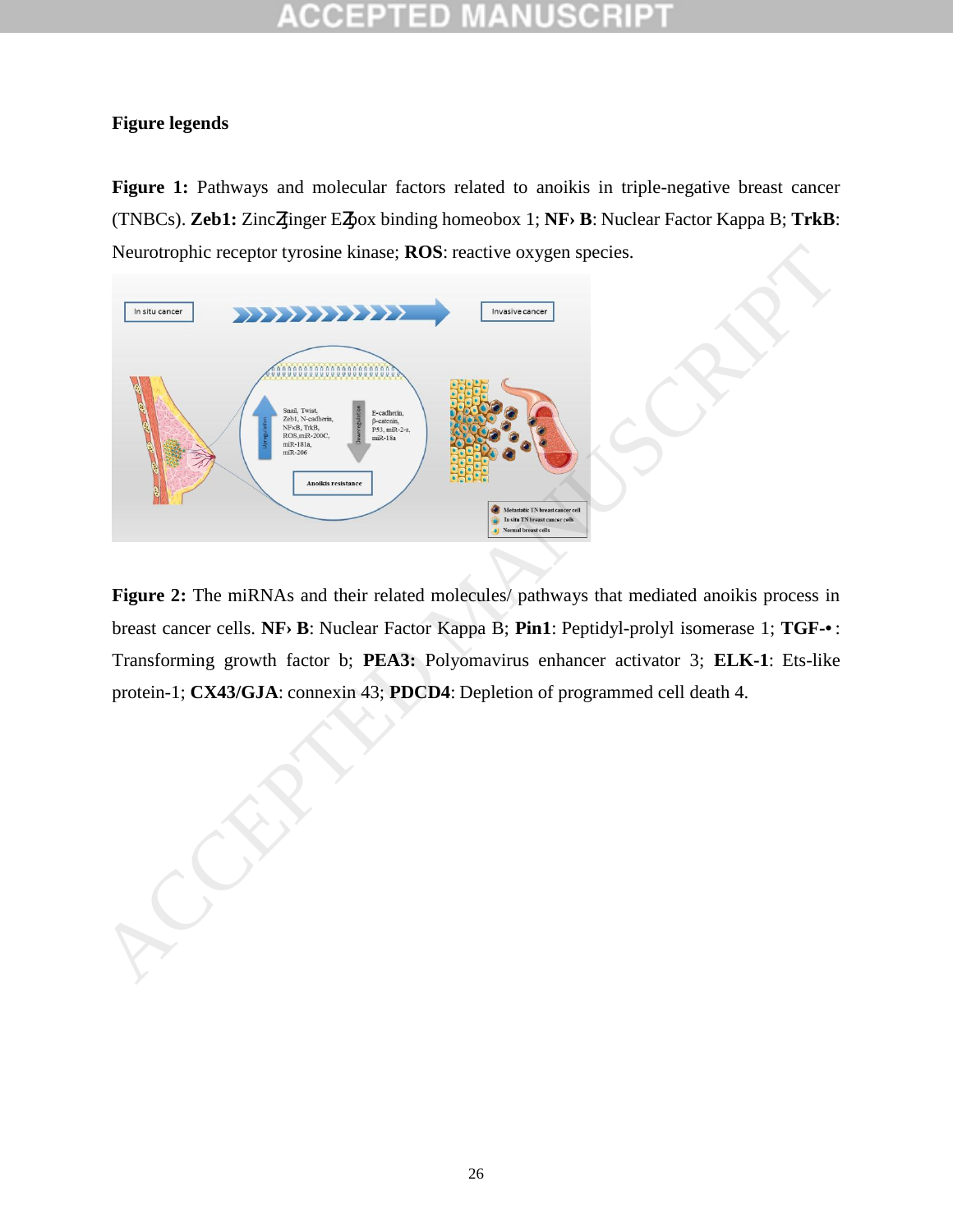# **ACCEPTED MANUSCRIPT**



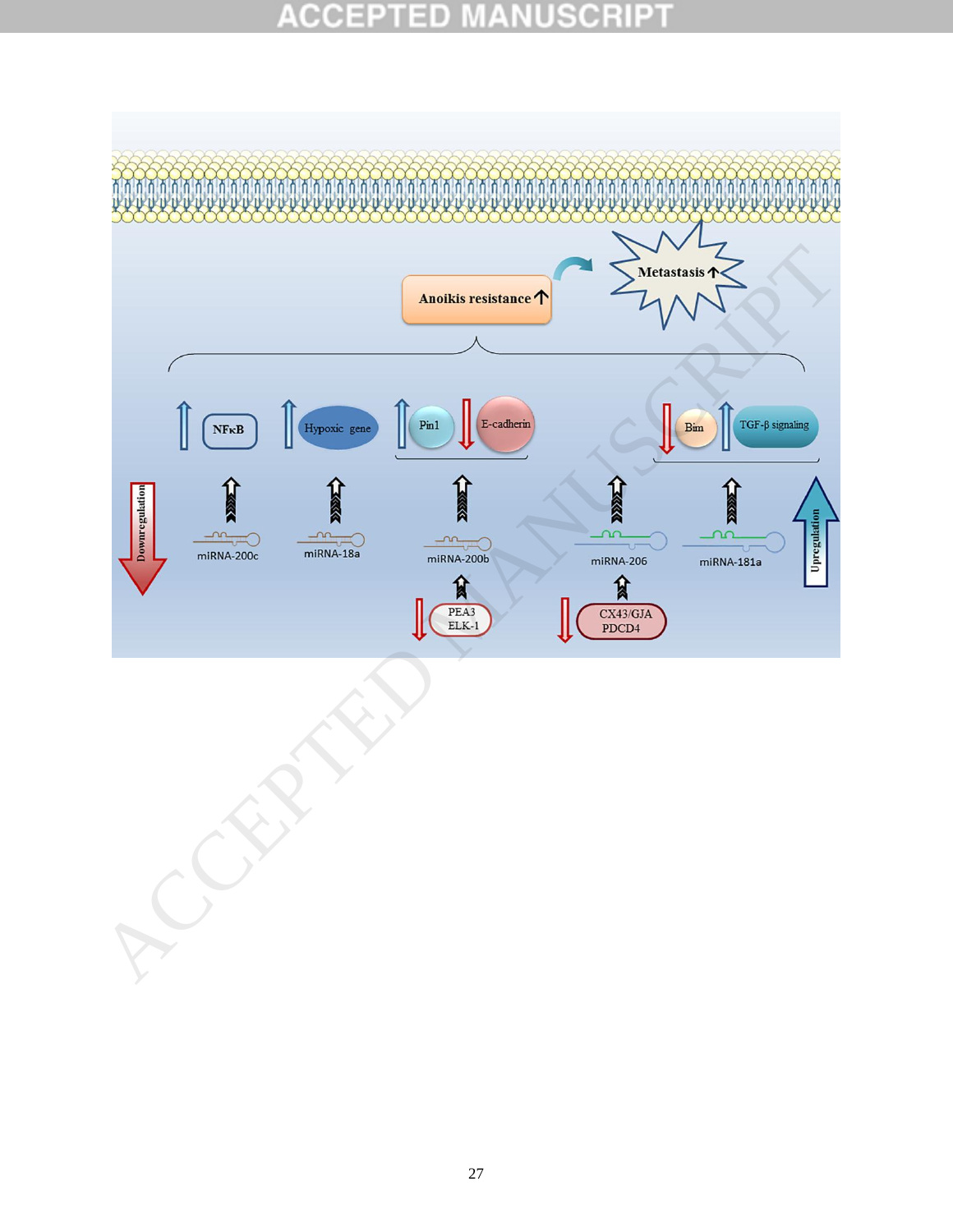| <b>Factors</b>                               | <b>Metastasis</b> | <b>Anoikis</b> | <b>Tested model(s)</b>                                                 | <b>Ref</b>                               |  |
|----------------------------------------------|-------------------|----------------|------------------------------------------------------------------------|------------------------------------------|--|
| NF B                                         |                   |                | MDA-MB-231, MCF7, T47D& SUM159PT.                                      | (D'Amato et al.,<br>2015)                |  |
| S100A7                                       |                   |                | MDA-MB-231 & MDA-MB-468.                                               | (Emberley et al.,<br>$2005$ )            |  |
| <b>MnSOD</b>                                 |                   |                | MCF10A & HMECs.                                                        | (Kamarajugadda<br>et al., 2013)          |  |
| $\overline{DBC1}$                            |                   |                | MCF10aPG2, MCF10aneoT, MDA-MB231&<br>MDA-MB-468; BT-549.               | (Park, S. H. et<br>al., 2013)            |  |
| TDO <sub>2</sub>                             |                   |                | SUM159PT& MDA-MB-231& BT549.                                           | (D'Amato, N. C.<br>et al., 2015)         |  |
| TLR4<br>Ligand/H <sub>2</sub> O <sub>2</sub> |                   |                | MCF-7&T-47D.                                                           | (Zhou, Y.H. et<br>al., 2013b)            |  |
| $TGF-\beta1$                                 |                   |                | MCF-7 & T-47D.                                                         | (Zhou, Y.H. et<br>al., 2013a)            |  |
| <b>MIS</b>                                   |                   |                | T47D & LNCaP.                                                          | (Hoshiya et al.,<br>2003)                |  |
| Snail                                        |                   |                | MCF10A MDA-MB-231, BT54 & tumour tissue.                               | (Ito et al., 2016)                       |  |
| Hypoxia/<br>reoxygenation                    |                   |                | MCF-7&MDA-MB-231.                                                      | (Mahabeleshwar<br>Kundu,<br>and<br>2003) |  |
| Jagged 1                                     |                   |                | MCF-10A or MDA-MB-231.                                                 | (Leong et al.,<br>2007)                  |  |
| LM-332,<br>Laminin-5                         |                   |                | Tissue, MDA-MB-231 &MCF7.                                              | (Kim, B.G. et<br>al., 2012)              |  |
| <b>TM</b>                                    |                   |                | Her2/neu cancer-prone transgenic & Xenograft in<br>nude mice.          | (Pan<br>al.,<br>et<br>2002)              |  |
| DOC-2/hDab-<br>$\overline{2}$                |                   |                | SK-BR-3 & MDA-MB-453.                                                  | (Wang et<br>al.,<br>2001)                |  |
| RKCQ/PKCθ                                    |                   |                | MCF-10A, 3-D Matrigel<br>TM cultures<br>$\&$<br>xenograft tumour model | (Byerly et al.,<br>2016)                 |  |
| Caveolin-<br>$1(CAV-1)$                      |                   |                |                                                                        |                                          |  |
| <b>EGFR</b><br>activation                    |                   |                | MDA-MB-231 cells                                                       | (Wang et al.,<br>2018)                   |  |
| ITGB1-FAK<br>activation                      |                   |                |                                                                        |                                          |  |
| IKKε                                         |                   |                | MDA MB 231, MDA MB 453, MDA MB 468,<br>HCC-38, BT-549, and BT-474      | (House<br>et al.,<br>2018)               |  |
| Expression<br>of<br>Activity<br><b>AMPK</b>  |                   |                | MDA-MB-231 cells & Female athymic BALB/c<br>nude mice                  | (Yang<br>al.,<br>et<br>2018)             |  |
| Collagen XIII                                |                   |                | MDA-MB-231                                                             | (Zhang<br>et<br>al.,<br>2018)            |  |

| <b>Table 1:</b> Molecular factors related to anoikis in TNBCs. |  |
|----------------------------------------------------------------|--|
|----------------------------------------------------------------|--|

**AMPK**: AMP-activated protein kinase; **DBC1**: Deleted in breast cancer 1; **DBC1:** Deleted in breast cancer 1; **CAV-1:** Caveolin-1; **EGFR**: Epidermal growth factor receptor; **G6PD**: Glucose-6-phosphate dehydrogenase; **IKKε**: IκB kinase ε; **ITGB1:** Integrin β1; **LM**: Laminin; **MIS**: Mullerian Inhibiting Substance; MnSOD: Manganese Superoxide Dismutase; NF B: Nuclear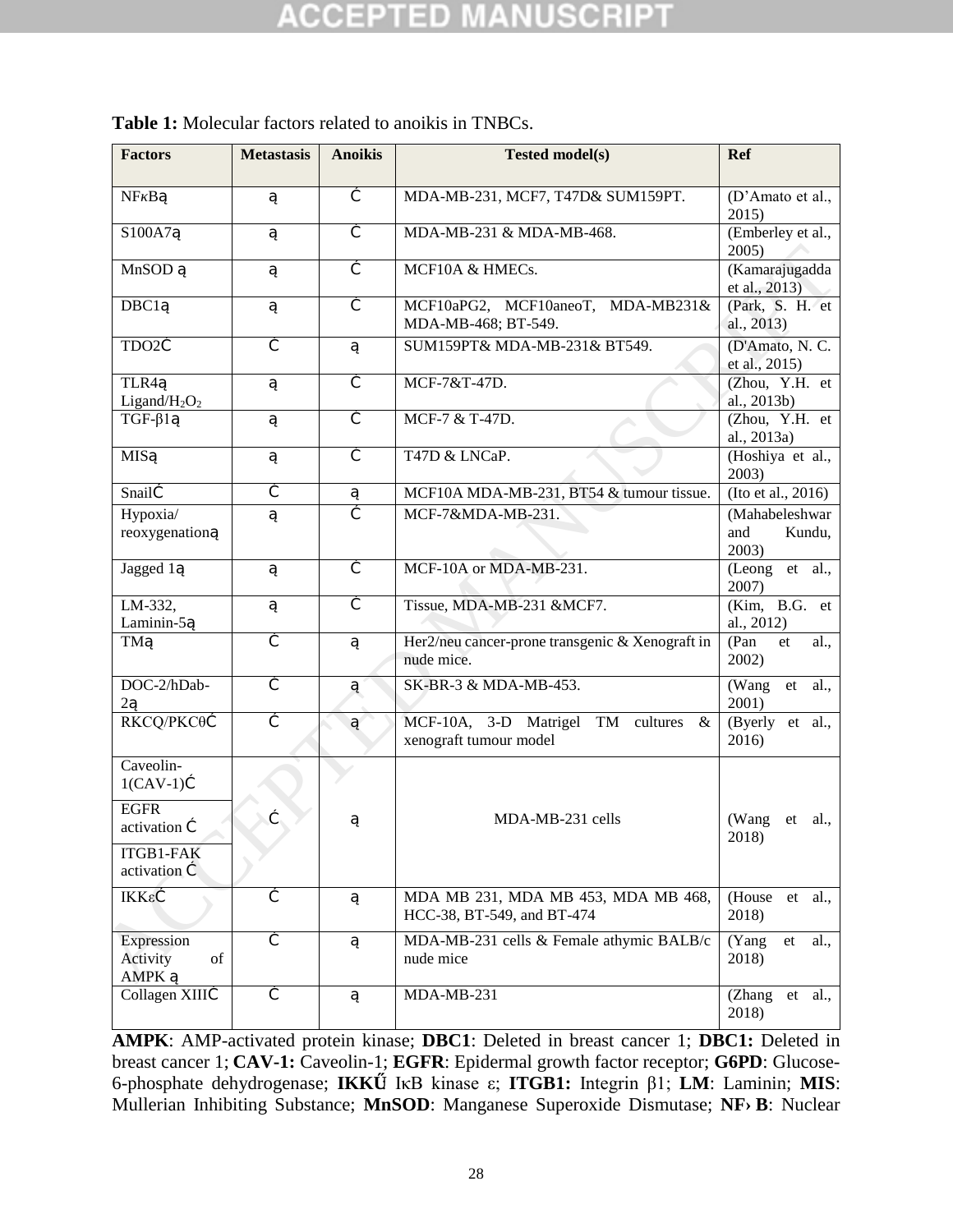#### CCEPTED 30 R B U,

Factor Kappa B; **RKCQ/PKC**: Protein kinase C-theta; **TDO2**: Tryptophan 2,3-dioxygenase; TGF- 1: transforming growth factor b1; TLR4: Toll-like receptor 4; **TM**: Tetrathiomolybdate.

| $m$ i $R$  |              | <b>Metastasis</b> | <b>Anoikis</b> | <b>Tested model(s)</b>                  | <b>Ref</b>     |
|------------|--------------|-------------------|----------------|-----------------------------------------|----------------|
|            | $\mathbf{C}$ |                   |                | MCF7 &T47D, MDA-231& BT549&Hec50        | (Greg          |
| MiR-200    |              |                   |                |                                         | ory et         |
|            |              |                   |                |                                         | al.,           |
|            |              |                   |                |                                         | 2008)          |
|            | $\bf b$      |                   |                | MCF-7                                   | (Zha           |
|            |              |                   |                |                                         | ng et          |
|            |              |                   |                |                                         | al.,           |
|            |              |                   |                |                                         | 2013)          |
| MiR-181a   |              |                   |                | NMuMG, MCF-7, MDA-MB-231 & 4T1 & tissue | (Tayl          |
|            |              |                   |                | samples                                 | or et          |
|            |              |                   |                |                                         | al.,           |
| MiR-18a    |              |                   |                | $MDA-MB-231$                            | 2013)<br>(Krut |
|            |              |                   |                |                                         | ilina          |
|            |              |                   |                |                                         | et al.,        |
|            |              |                   |                |                                         | 2014)          |
| $m$ iR-206 |              |                   |                | MDA-MB-231& SUM159PT, HCC1143 & M6      | (Lin           |
|            |              |                   |                |                                         | et al.,        |
|            |              |                   |                |                                         | 2015)          |
|            |              |                   |                |                                         |                |
|            |              |                   |                |                                         |                |

**Table 2:** The effect of miRNAs on anoikis in breast cancer cells.

29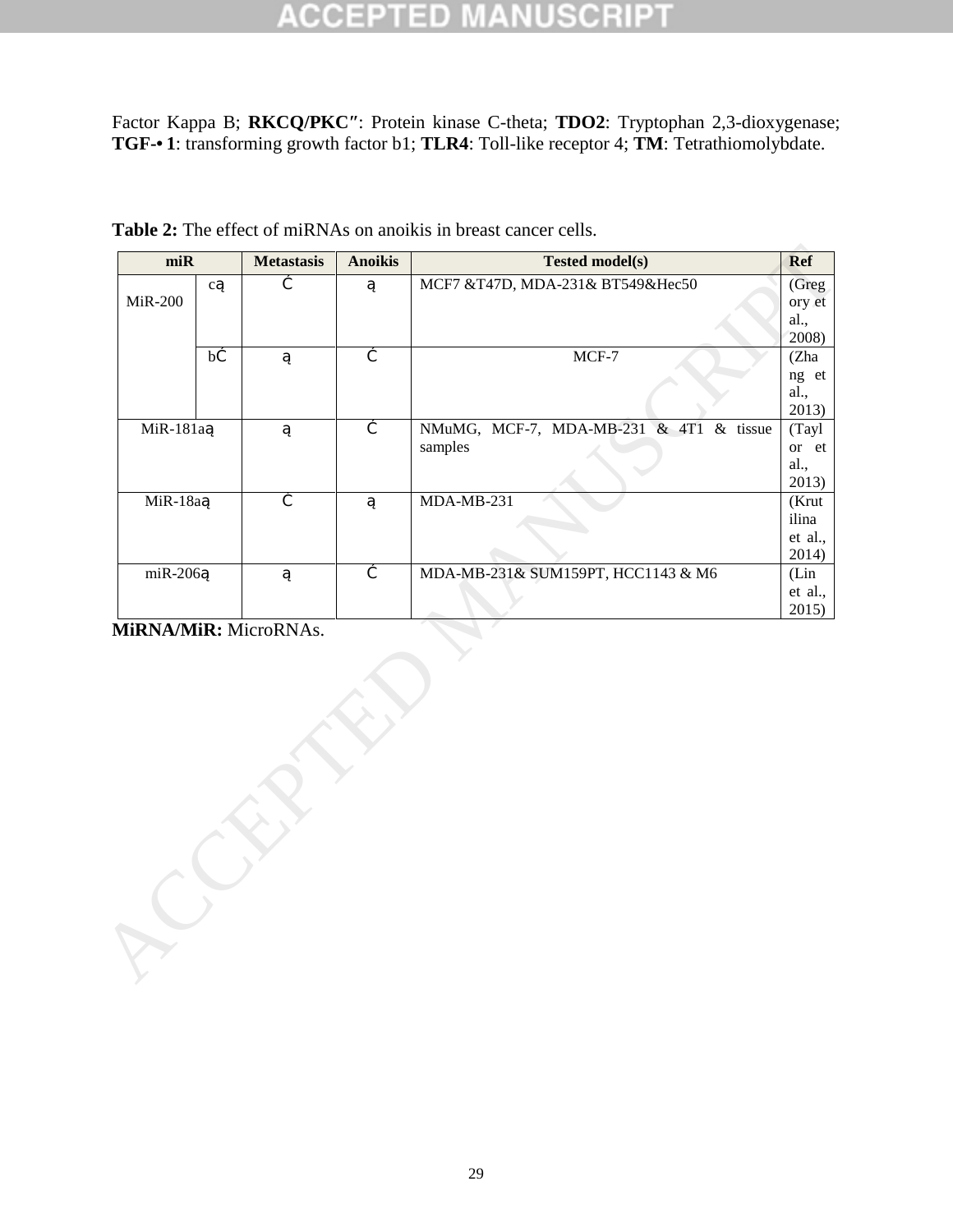# **ACCEPTED MANUSCRIPT**

### **Table 3:** Pharmacological modulators of some of the molecules involved in anoikis in TNBC

cells.

| Modulators                                | Metastasis | Anoikis | Mechanism                                                    | Tested model(s)                              | Ref                      |
|-------------------------------------------|------------|---------|--------------------------------------------------------------|----------------------------------------------|--------------------------|
| Synthesized flavonoid<br>derivative GL-V9 |            |         | Promote the expression and                                   | MDA-MB-231                                   | (Yang et                 |
|                                           |            |         | activity of AMPK, leading to<br>the decrease of G6PD and the | cells; Female<br>athymic BALB/c<br>nude mice | al., 2018)               |
| Tubeimoside<br>V                          |            |         | increase of p-ACC.<br>By regulation of caveolin-1-           | Human<br><b>TNBC</b>                         | (Wang et                 |
| $(TBMS-V)$                                |            |         | related signallingpathways                                   | MDA-MB-                                      | al., 2018)               |
|                                           |            |         | and also EGFR activation as                                  | 231 cells                                    |                          |
|                                           |            |         | <b>ITGB1-FAK</b><br>well<br><b>as</b>                        |                                              |                          |
|                                           |            |         | activation.                                                  |                                              |                          |
|                                           |            |         | the level of PPP<br>was                                      |                                              |                          |
|                                           |            |         | suppressed, whereas FAO                                      |                                              |                          |
|                                           |            |         | was highly enhanced.                                         |                                              |                          |
| <b>DSF</b>                                |            |         | Induce:<br>-Calpain activation,                              | <b>TNBC</b><br>cells&<br>xenograft tumour    | (Kim<br>et<br>al., 2017) |
|                                           |            |         | -Vimentin filaments                                          | model.                                       |                          |
|                                           |            |         | Collapse,                                                    |                                              |                          |
|                                           |            |         | -Focal<br>adhesion                                           |                                              |                          |
|                                           |            |         | molecules                                                    |                                              |                          |
|                                           |            |         | Degradation.                                                 |                                              |                          |
| AEB071                                    |            |         | Inhibit:                                                     | $MCF-10A$ ,<br>$3-D$                         | (Byerly et               |
|                                           |            |         | $-PKC\theta$<br>kinase                                       | Matrigel<br>TM<br>cultures&                  | al., 2016)               |
|                                           |            |         | activity.                                                    | xenograft tumour                             |                          |
|                                           |            |         |                                                              | model.                                       |                          |
| Entrapped doxorubicin                     |            |         | Induce:                                                      | MDA-MB-231 &                                 | (Lee<br>et               |
| nanoparticles                             |            |         | -Bypassing the drug                                          | <b>MCF-7.</b>                                | al., 2013)               |
|                                           |            |         | efflux<br>pump<br>systems.                                   |                                              |                          |
| Berberine                                 |            |         | Induce:                                                      | MDA-MB-231 &                                 | (Kim)<br>et              |
|                                           |            |         | -Cell cycle arrest.                                          | <b>MCF-7.</b>                                | al., 2010)               |
| [ $Pt(O,O'-acac)(\gamma-$                 |            |         | By alterations in:                                           | $MCF-7$                                      | (Muscella                |
| acac)(DMS)                                |            |         | -Cell migration,                                             |                                              | al.,<br>et               |
|                                           |            |         | - Independency of                                            |                                              | 2010)                    |
|                                           |            |         | anchorage,<br>-Stromal                                       |                                              |                          |
|                                           |            |         | interactions &                                               |                                              |                          |
|                                           |            |         | activity of MMP.                                             |                                              |                          |
| Salinomycin                               |            |         | Salinomycin induced:                                         | $MDA-MB-231$                                 | (An et al.,              |
|                                           |            |         | -Caspase-3,                                                  |                                              | 2015)                    |
|                                           |            |         | -Caspase-8 activation,                                       |                                              |                          |
|                                           |            |         | & PARP cleavage.                                             |                                              |                          |
|                                           |            |         | <b>Suppression of:</b>                                       |                                              |                          |
|                                           |            |         | -Cell migration,<br>Invasion.                                |                                              |                          |
|                                           |            |         | & Formation of                                               |                                              |                          |
|                                           |            |         | mammospheres.                                                |                                              |                          |
|                                           |            |         | Reduced:                                                     |                                              |                          |
|                                           |            |         | CD44+/CD24- stem-                                            |                                              |                          |
|                                           |            |         | like.                                                        |                                              |                          |